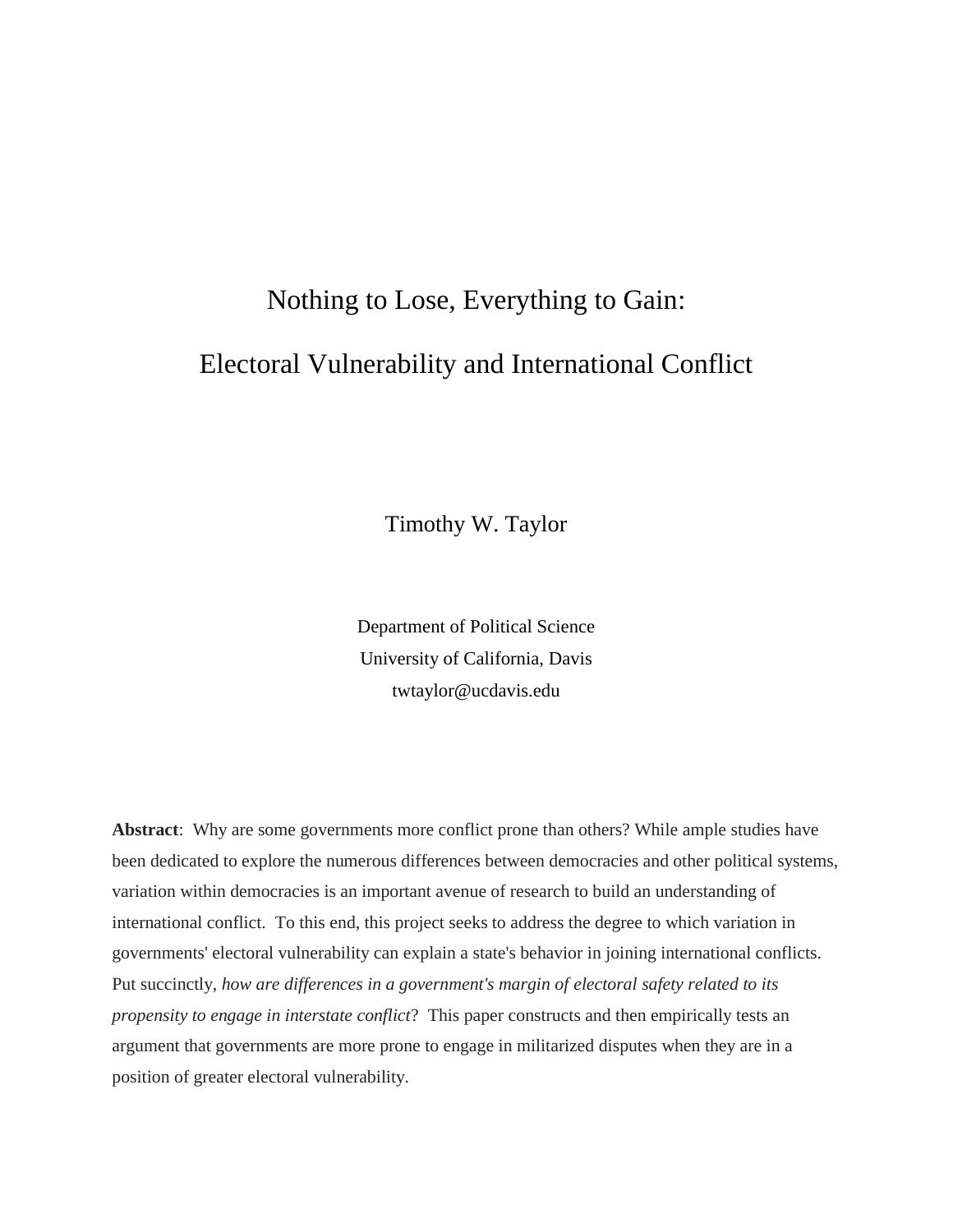#### *Introduction*

Why are some governments more conflict prone than others? While ample studies have been dedicated to explore the numerous differences *between* democracies and other political systems, variation *within* democracies is an important avenue of research to build an understanding of international conflict. Democracies are argued to be unique in that regimes are constrained in their behavior to pursue aggressive foreign policies because elected statesmen are accountable to a large electorate. However, a much needed step in the literature seeks to explain how various degrees of governments' electoral vulnerability are related to a state's likelihood of engaging in interstate conflict. To this end, this project seeks to address the degree to which variation in governments' electoral vulnerability can explain a state's behavior in joining international conflicts. Put succinctly, *how are differences in a government's margin of electoral safety related to its propensity to engage in interstate conflict*?

Explaining and testing the pacific effects of democracy remains an important task for scholars of international relations. If democracy can be said to dampen a state's tendency toward conflict with other democracies, then it is worth exploring the mechanisms at work leading to this observation. Even disputes that do not escalate to war are important queries of interest because once a democracy has signaled its resolve in a conflict, its increased audience costs make it more committed to its stated goals than other political regimes (Fearon 1994). Not only does the study of government vulnerability and conflict help in understanding how conflict develops and escalates in the international system, but it also provides policy-relevant research that has direct implications for practitioners of foreign policy.

Despite a vast literature positing that democratic institutions provide an impetus for peaceful foreign relations, I argue that democratic governments with low margins of electoral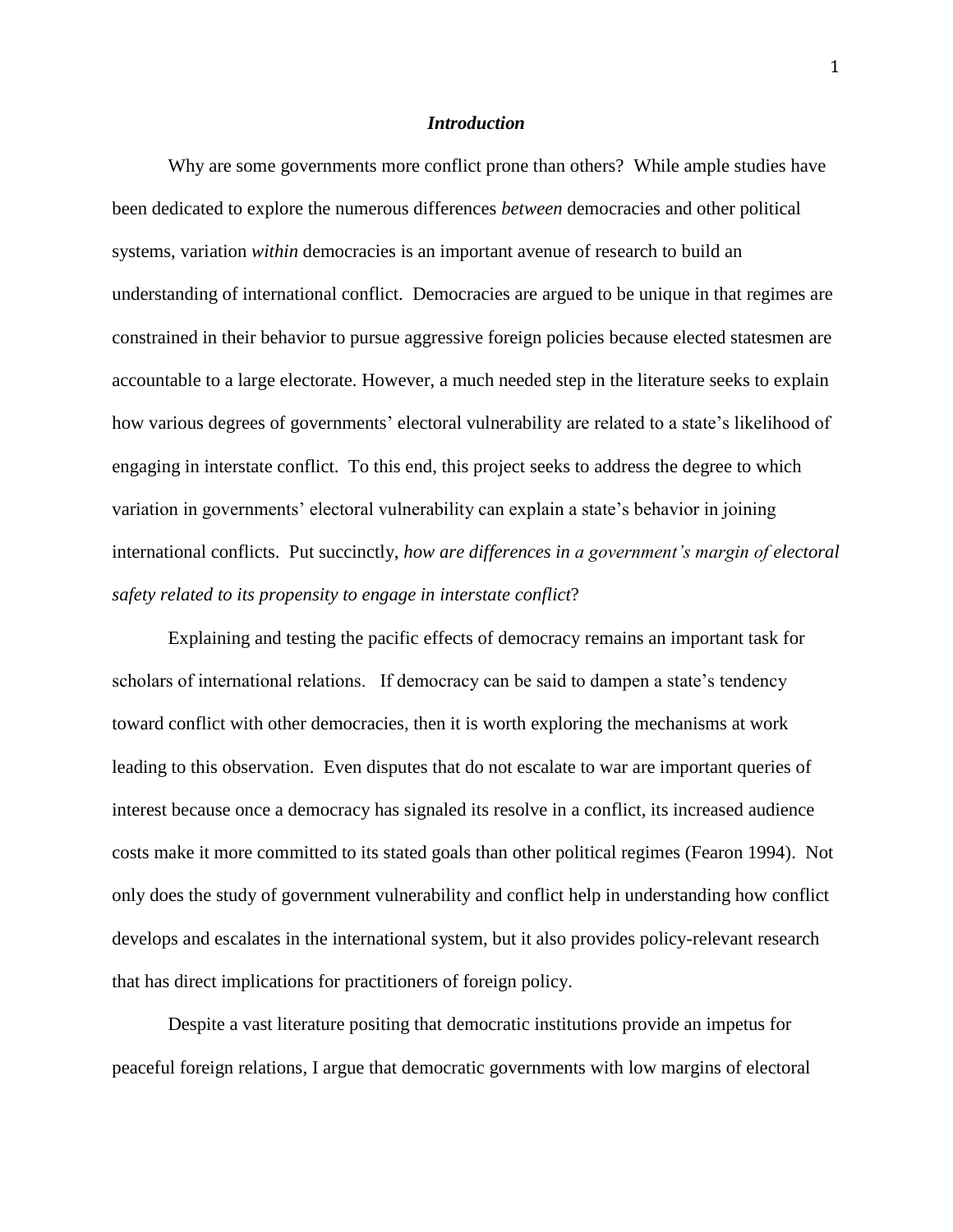safety are more likely to accept the uncertainty of international disputes and engage more freely in conflict. The context for the puzzle of my research is nested in a brief survey of the literature on democracy and conflict in the following section. Following the review of the literature, I develop a theoretical argument connecting governments' margin of safety to interstate conflict and then use my argument to motivate testable implications. Following the theory, a research design is constructed to empirically test the stated hypotheses. Finally, the results of the empirical test are discussed and future extensions for research on democracy are explored.

#### *A Review of an Inconclusive Literature*

Democracies differ from other forms of political systems in that they are less likely to go to war with one another. Maoz and Abdolali (1989) use a dyadic level of analysis to show that pairs of democratic states have never been observed to go to war with one another. This empirical finding has been confirmed in numerous studies, but theories built to explain the phenomenon of the "democratic peace" have differed (e.g. Russett and Oneal 1999; Ray 1998). In arguing that "democratic states are in general about as conflict- and war- prone as nondemocracies, but democracies have rarely clashed with one another in violent conflict", Maoz and Russett (1993, 624), for example, explain this pacific behavior is largely due to shared norms of cooperation and compromise. Fearon (1994) constructs an institutional argument built around the increased audience costs found in democracies. Because democratic regimes are punished more harshly than autocracies from reneged threats, democracies signal their resolve through sending more credible threats concerning an interstate dispute. Yet, democracy has been shown to have little monadic effect in dampening the onset of conflict with other regime types (Quackenbush and Rudy 2006).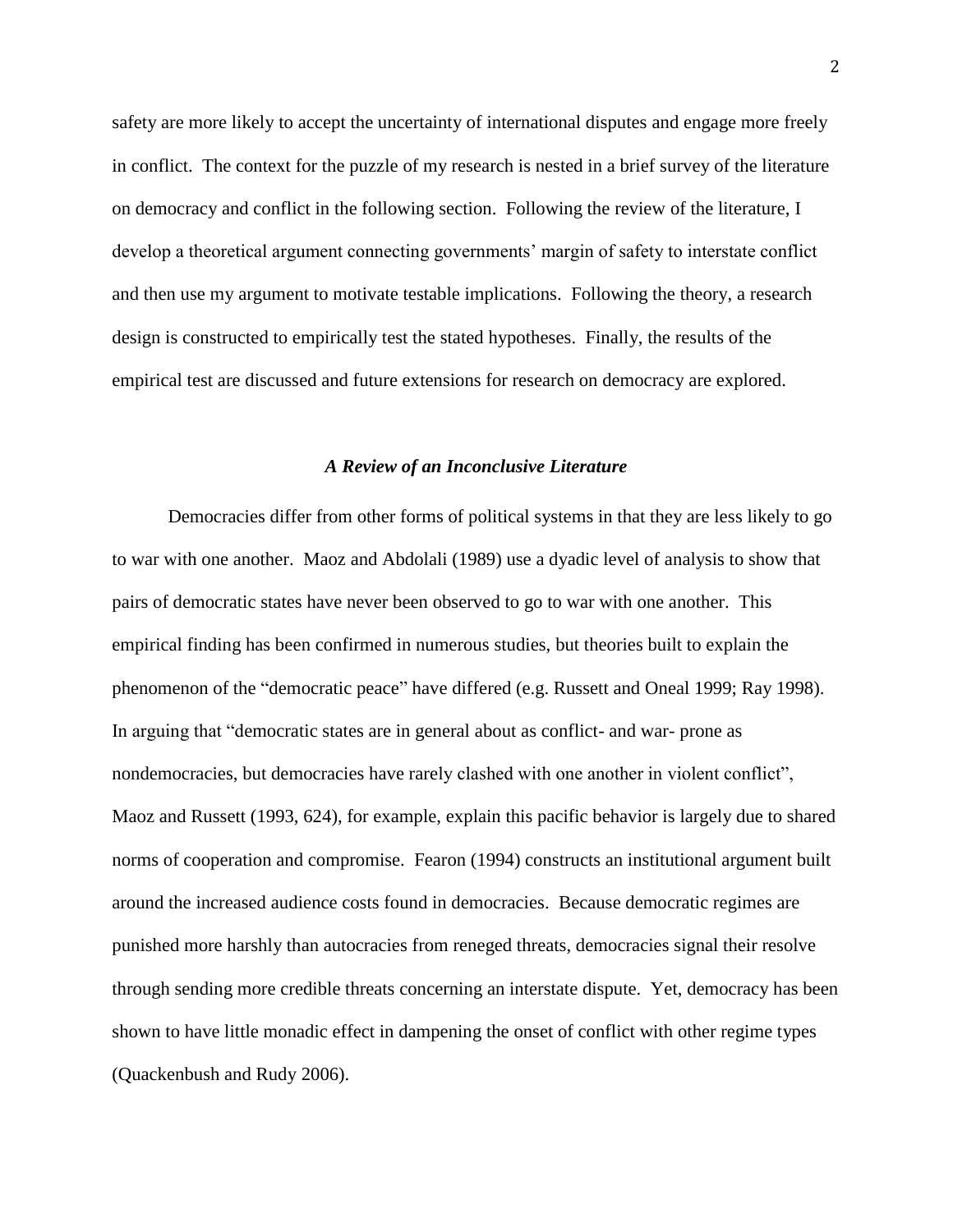Not only has variation between political systems been explored, but there is also a developing literature that seeks to explain the onset of conflict due to variation within democracies. Linz (1990) argues that because presidential systems encourage an element of winner-take-all, institutional constraints tend to encourage competitive rather than cooperative environments. As opposed to parliamentary systems, a directly elected president may perceive he has a popular mandate, even if a plurality vote enabled him to win office with less than a majority. Ireland and Gartner (2001) test the relationship between government composition and conflict to assess the degree to which variation within parliamentary systems explains conflict. They find that while majority and coalition governments are statistically indiscernible from one another in regards to their likelihood to initiate conflict, minority governments are more likely to pursue foreign policy with far more caution because they face a greater threat to be voted out of office from a no confidence measure. However, whether it is the effective number of political parties or the composition of a coalition, Reiter and Tillman (2002) argue that both electoral rules and the structure of democratic government have no significant relationship with conflict. Williams (2011) contributes to the above institutional arguments of conflict initiation through deriving a model where governments and leaders are more risk adverse when the shadow of subsequent elections is short. Because legislators are constrained in their decision-making due to the immediacy of constituent accountability arising from elections, pacific behavior is induced.

Similar to Williams (2011) argument of election timing, other studies have argued that governments' propensity toward conflict is dependent upon their vulnerability in retaining office. One strand of this literature has posited that politically vulnerable governments are less likely to engage in conflict. Prins and Sprecher (1999) contend that because vulnerable governments face stronger opposition, government policymaking is constrained and the likelihood of conflict will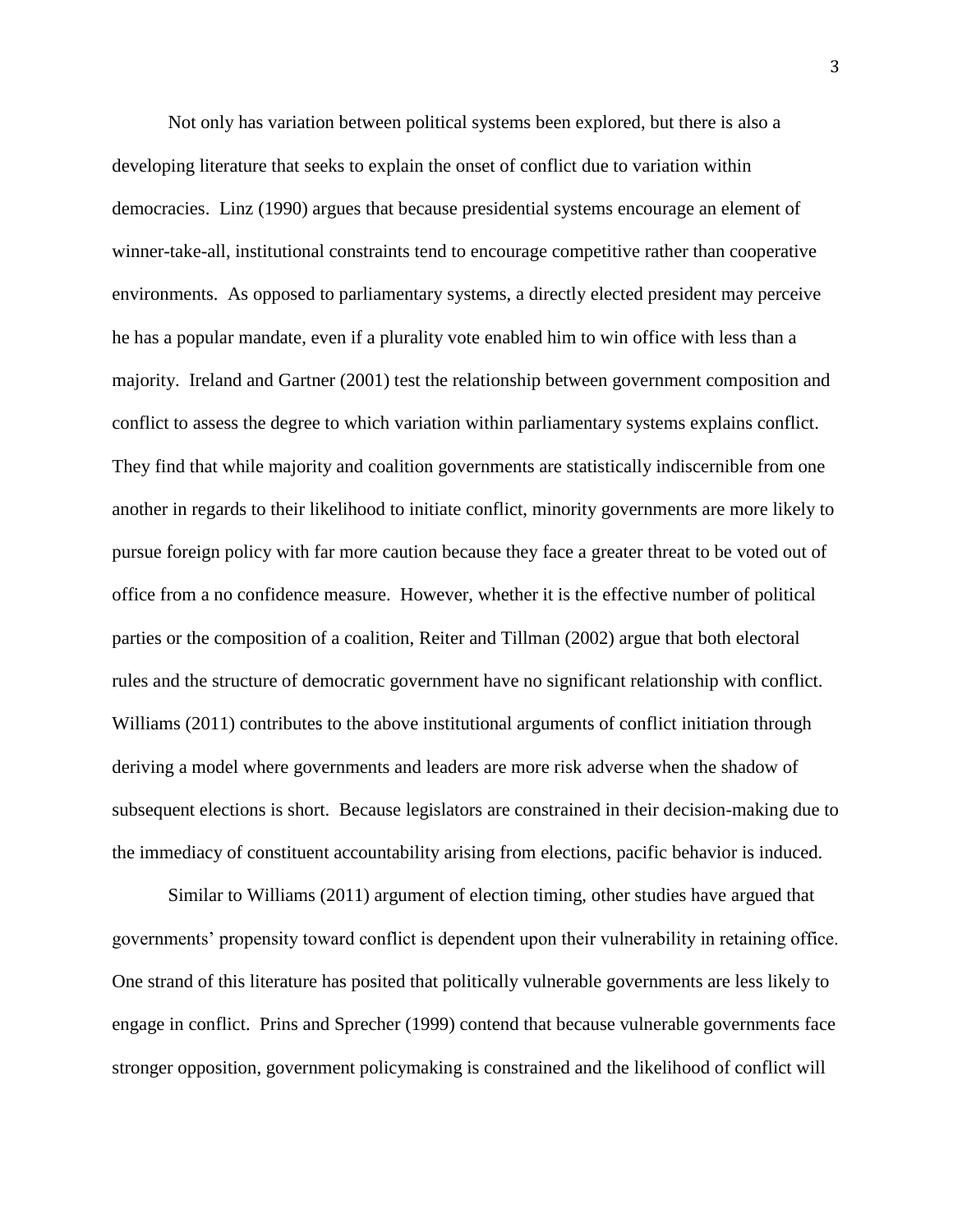decrease. Similarly, Leeds and Davis (1997) show that politically vulnerable governments are less conflict prone because their attention is more focused upon domestic concerns. Yet another strand contends that governments with dangerously low margins of safety are most conflictprone. Using the economy to proxy political vulnerability, DeRouen (1995) argues that governments facing recessionary periods are more apt to use international conflicts as a diversionary tactic to focus the electorate's attention away from the domestic economy. Additionally, governments have also been argued to use international crises as a means to demonstrate their competence during economic downturns (Richards et al. 1993). Because coalitions lack party discipline and minority governments face strong opposition, Brule and Williams (2006) posit that executives over such governments are less able to implement their ideal domestic policies and thus more likely to turn toward foreign conflicts during periods of domestic dissatisfaction.

Because states are not unitary actors, the domestic determinants of international conflict are an important avenue of research. However, much of the theoretical work in this literature is overly dependent upon the American context as empirical evidence in research designs. Many of these studies have found that domestically vulnerable governments are more inclined toward bellicose foreign behavior (see Ostrom and Job 1986, Nincic 1990, James and Oneal 1991, DeRouen 1995 and Wang 1996 for example). Nevertheless, it is because of this dependency that many scholars have rejected findings in the American foreign policy literature and sought to refute arguments built around electoral vulnerability and conflict. While American preponderance in military and economic capabilities make it an outlier in many circumstances, its governmental leaders are just as vulnerable at the polls as other advanced democracies. As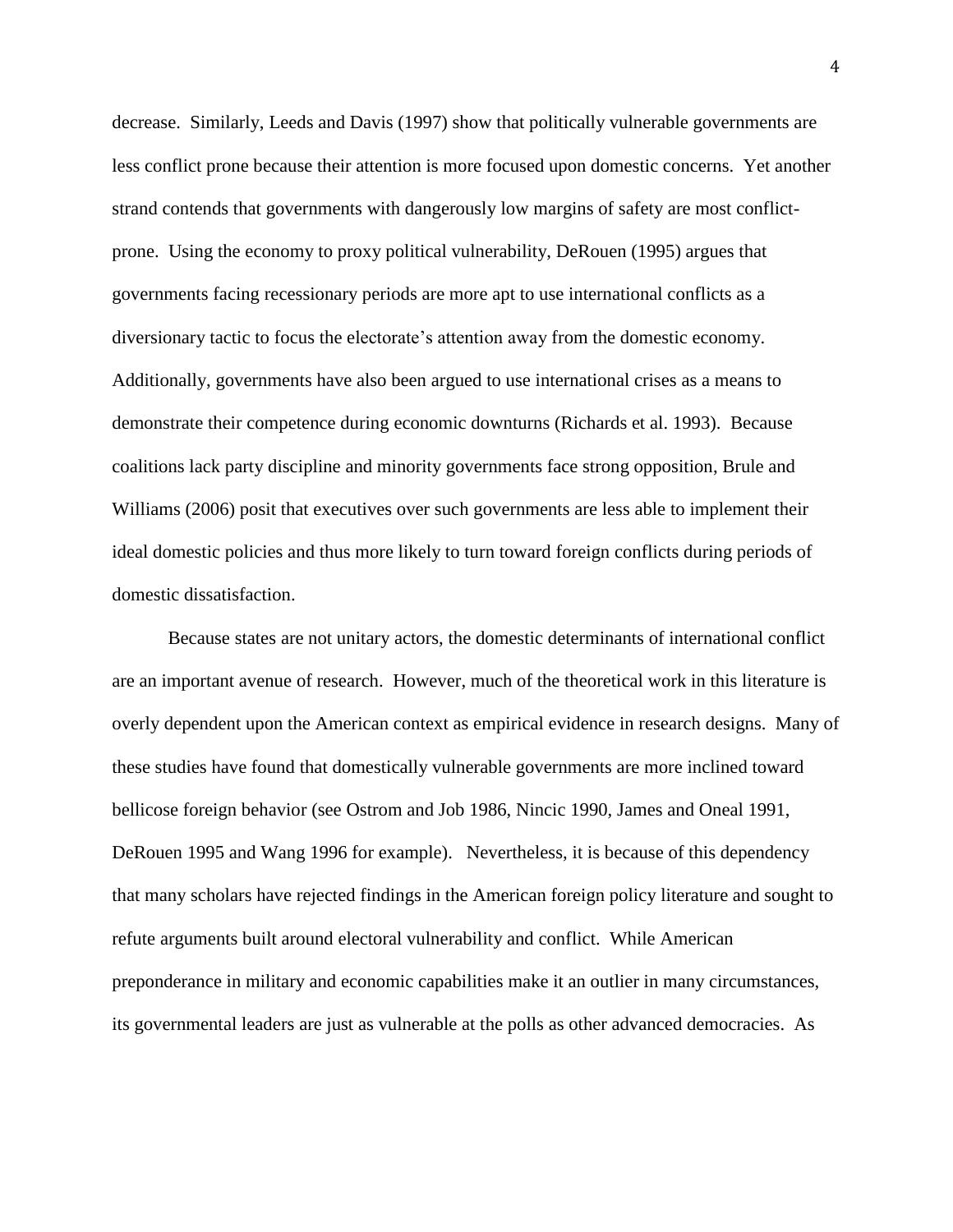such, this paper uses a test of 28 democracies to argue that electorally vulnerable governments are more inclined to toward bellicose behavior and thus more likely to join international disputes.

The existing literature is far from conclusive as the relationship of government vulnerability and conflict remains uncertain. Few studies have sought to proxy government vulnerability through a combination of government composition and the proportion of the vote that is controlled by the ruling party(s). The following section seeks to construct a theory built from previous work that addresses how variation in governments' margins of safety both across countries and over time can be related to a state's likelihood to pursue interstate conflict.

#### *A Theory of Electoral Vulnerability and International Conflict*

Whether under a parliamentary or presidential system, each government varies in its degree of electoral vulnerability. Additionally, the margin of safety any national government faces varies over time, as each election leaves the ruling party(s) in a unique institutional arrangement. A party may at one election be advantaged through forming a majority government, for example, or disadvantaged the next when forced to form a coalition government. To help elucidate the connection between the margin of safety and a government's sensitivity to the electorate, two examples are presented below.

First, *Party A* wins a clear majority and is left in an advantageous position relative to other parties due to its control of a majority of legislative seats and is unlikely to be burdened by the cumbersome demands of governing by coalition. Furthermore, not only does *Party A*'s advantageous institutional arrangement enable it to face a diminished opposition, but also, as the level of vote share increases above that required to maintain government, *Party A* has a greater degree of maneuverability in its policy making. In this way, *Party A* is less constrained both in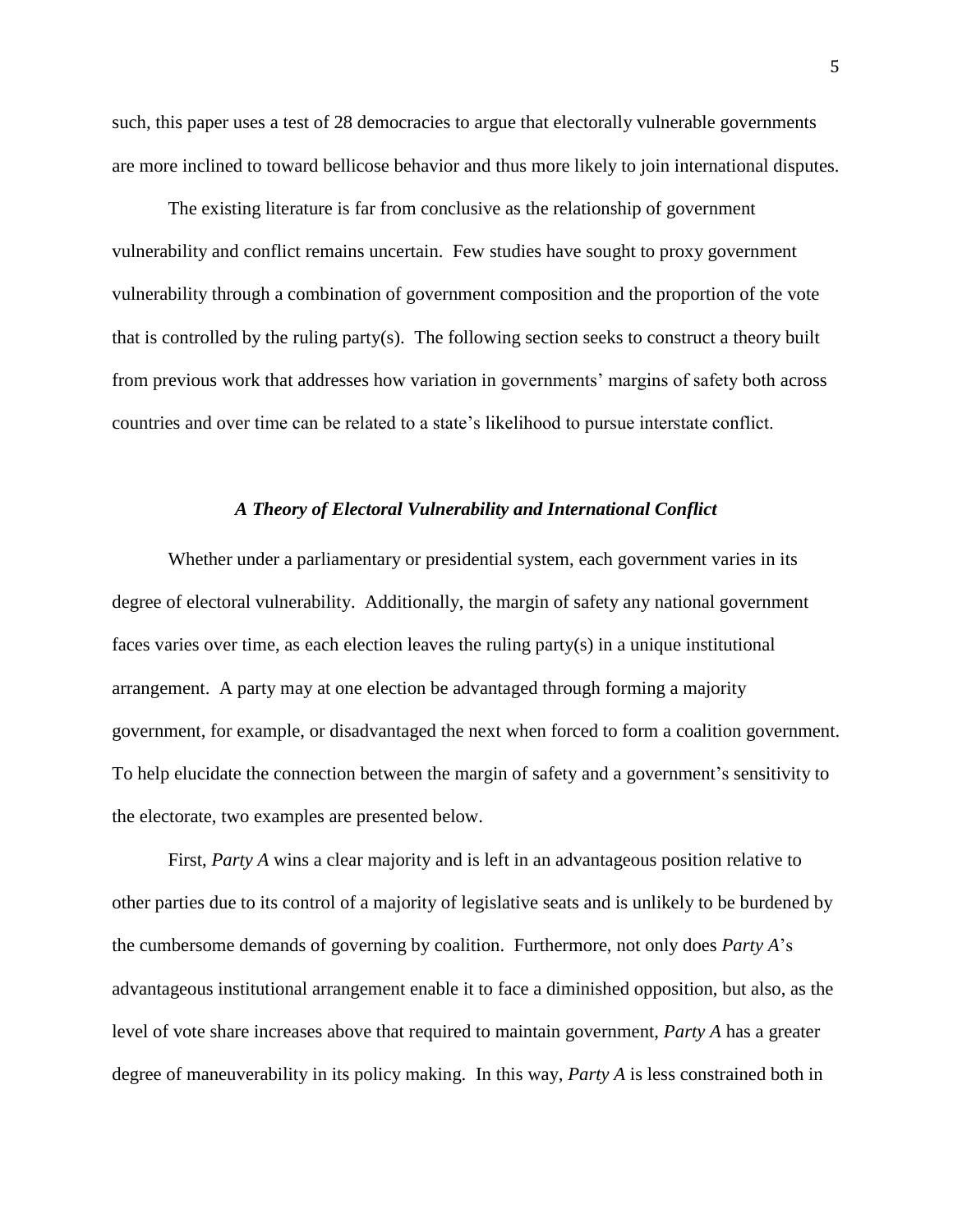its short- and medium-term time horizons because its policies face weak legislative opposition and the shadow of upcoming elections are less concerning because it devalues marginal changes of vote share relative to electorally vulnerable parties. In the second example, *Party B* forms a minority government after failing to gain a majority of votes/seats. In addition to not holding an institutional advantage through controlling a majority of the legislature, the party is continuously vulnerable to a vote of no confidence from the opposition. Moreover, because *Party B*'s government is sensitive to any marginal change in vote share, its medium-term policy strategy is highly constrained by the electorate.

When facing decision-making in international politics, every regime is subject to what Robert Putnam has described as the "two-level game" (Putnam 1988). Governments cannot act with a free hand in the international sphere because whatever policy they enact at the international level must win the support of a winning coalition from the selectorate at the national level. In this way, policies enacted at the international level pose direct consequences for a regime's survival if it is not sufficiently accepted by its domestic audience. All regimes fall liable to the two-level game, but because democracies face large selectorates, they encounter greater domestic constraints than authoritarian regimes. Thus, for a balance to be struck between foreign and domestic policy agendas, a democratic government must place significant weight upon the demands of the electorate.

Because a vulnerable government is more sensitive to marginal changes to its vote share in upcoming elections, it is more inclined to pursue an aggressive foreign policy and not balk from challenges abroad. While governments with high margins of safety face reduced domestic constraints in the two-level game, vulnerable governments are highly constrained by their constituents and are more apt to accept the associated risks from engaging in foreign disputes.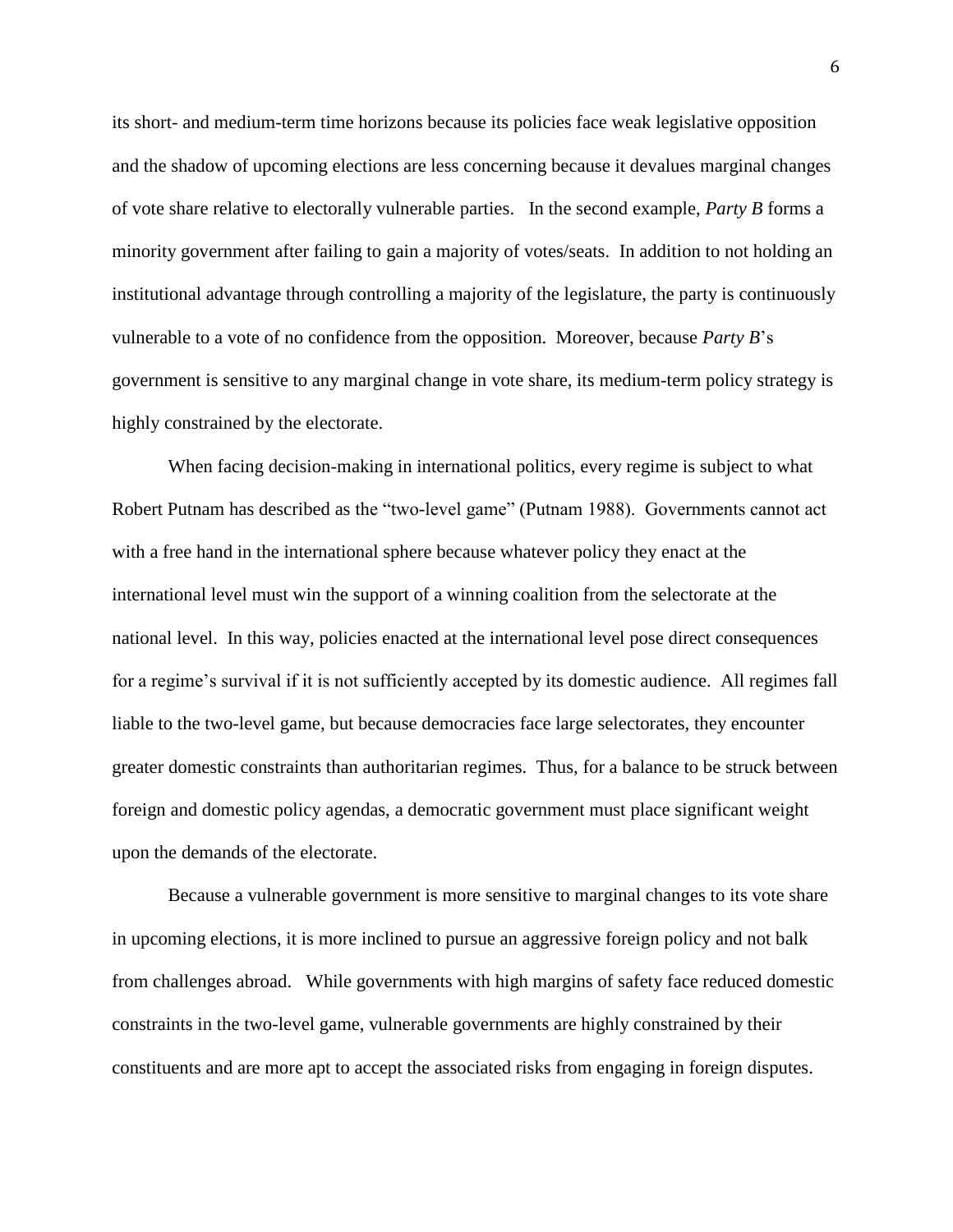The utility from participating in an international conflict is a cost-benefit function of the probability of winning the dispute multiplied by the benefits derived from its conclusion minus the associated costs of joining the international conflict.<sup>1</sup> All disputes are clouded by a fog of uncertainty and have inherent electoral risks for a ruling government. One must note that the assumption of uncertainty in international conflict creates acute risks for democracies because it is impossible to divine how the effects of a militarized dispute will shape subsequent elections. The more secure a government is from marginal deviations in upcoming elections, the less likely it is to risk its strong position for international gains. However, as a government becomes less secure, it is increasingly inclined to accept more uncertainty and turn toward international conflict as a means to leverage domestic electoral gains. Thus, a government's propensity to join a militarized interstate dispute increases as its electoral margin of safety diminishes. Vulnerable governments turn toward international bargaining and aggressive foreign policies as a means to leverage additional domestic support through two primary mechanisms: 1) diversionary effects and 2) welfare gains derived from international conflicts.

International bargaining and dispute formation serve as an excellent means for a government to realize short-term domestic gains through a diversionary effect. When constrained in domestic decision-making, a government can turn toward the international level to rally its voters around a nationalist cause. Many international crises often begin with swells of patriotism and support for the ruling government, however, these rises in national support are rarely long-lived and are by no means guaranteed at the onset. Therefore, a government is more inclined to pursue an aggressive foreign policy when it is facing increased domestic vulnerability. Additionally, governments do not necessarily have to initiate disputes to induce a

l

<sup>&</sup>lt;sup>1</sup>Summary of the expected utility from an international conflict: *Utility = (Probability of Success\*Benefits) - Costs*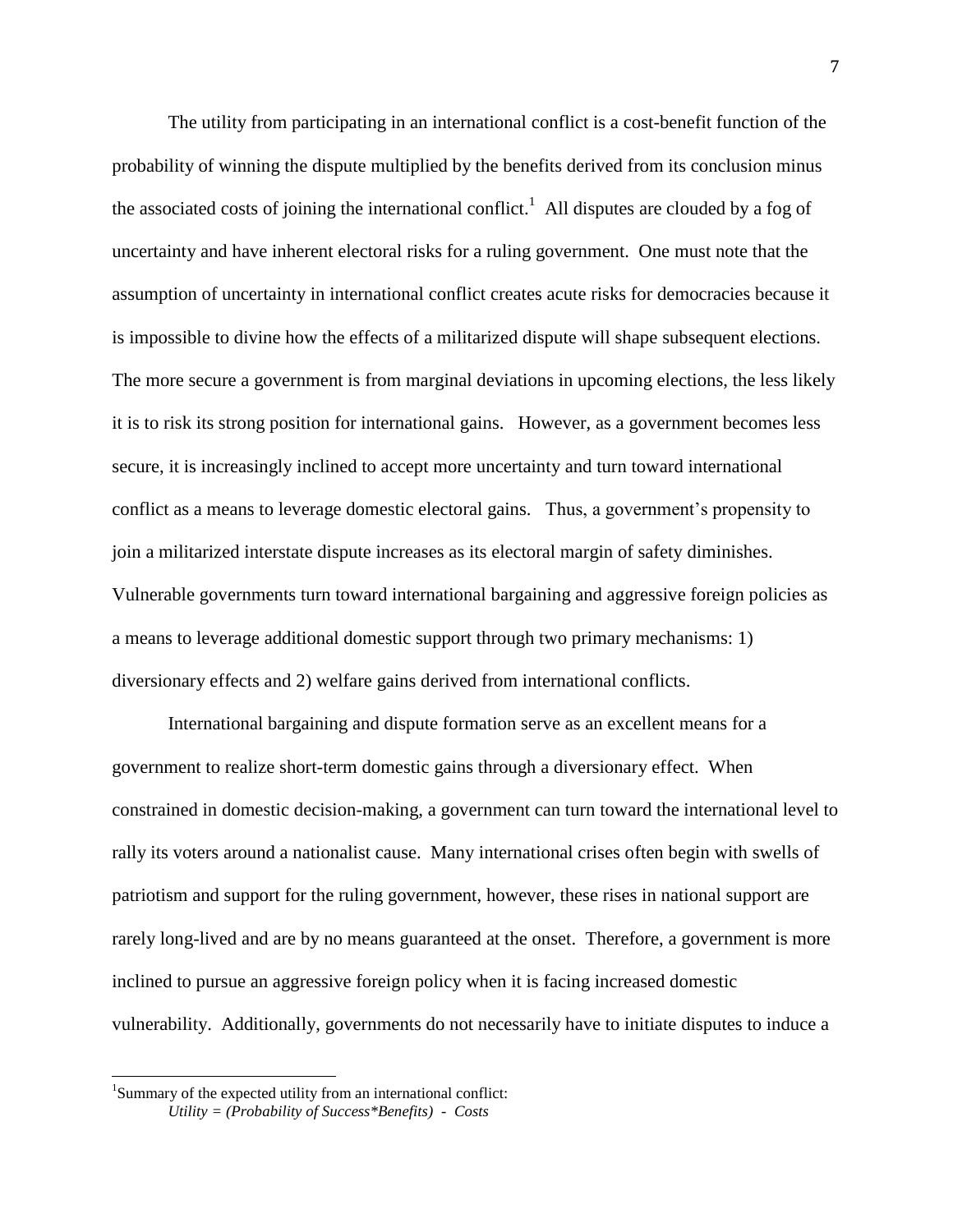"rally around the flag" effect, but can also stand course in the face of foreign aggression over an international commitment. One does not have to look far for examples of governments using this tool of foreign policy to leverage international outcomes for domestic gains. Thatcher's Conservative government, for example, used the Argentine-initiated dispute over the Falkland Islands to bolster its domestic support among the British electorate.

The second mechanism by which a vulnerable government can use foreign conflicts to gain domestic support is through the promise and disbursement of welfare gains derived from international disputes. Many foreign quarrels involve tangible economic benefits such as shipping lanes, natural resources, bordering territory or financial access to new markets to name a few. A government can use the gains derived from a dispute to bolster its support among the electorate either through the provision of public goods or through the specific allotment of private goods to highly valued domestic groups. In the former example, public goods can be used to gain widespread national support while electoral support from individuals and select political actors can be induced through the provision of private goods. Both the promise of such rewards and the effectual disbursement of the gains associated with a conflict give cause for a government with low margins of safety to join an international dispute.

A party governing in coalition, however, will be less able to exercise any deviation from existing policies due to it being susceptible to the defection of a junior partner. Therefore, a government ruling in coalition has less leverage to pursue its most preferred foreign policy. For this reason, government coalitions should be less likely to engage in international conflict despite the ruling party having a low margin of electoral safety relative to the opposition.

While a government's electoral insecurity is argued to increase the likelihood of interstate conflict, this should be tempered by a party's political ideology. Many studies have shown that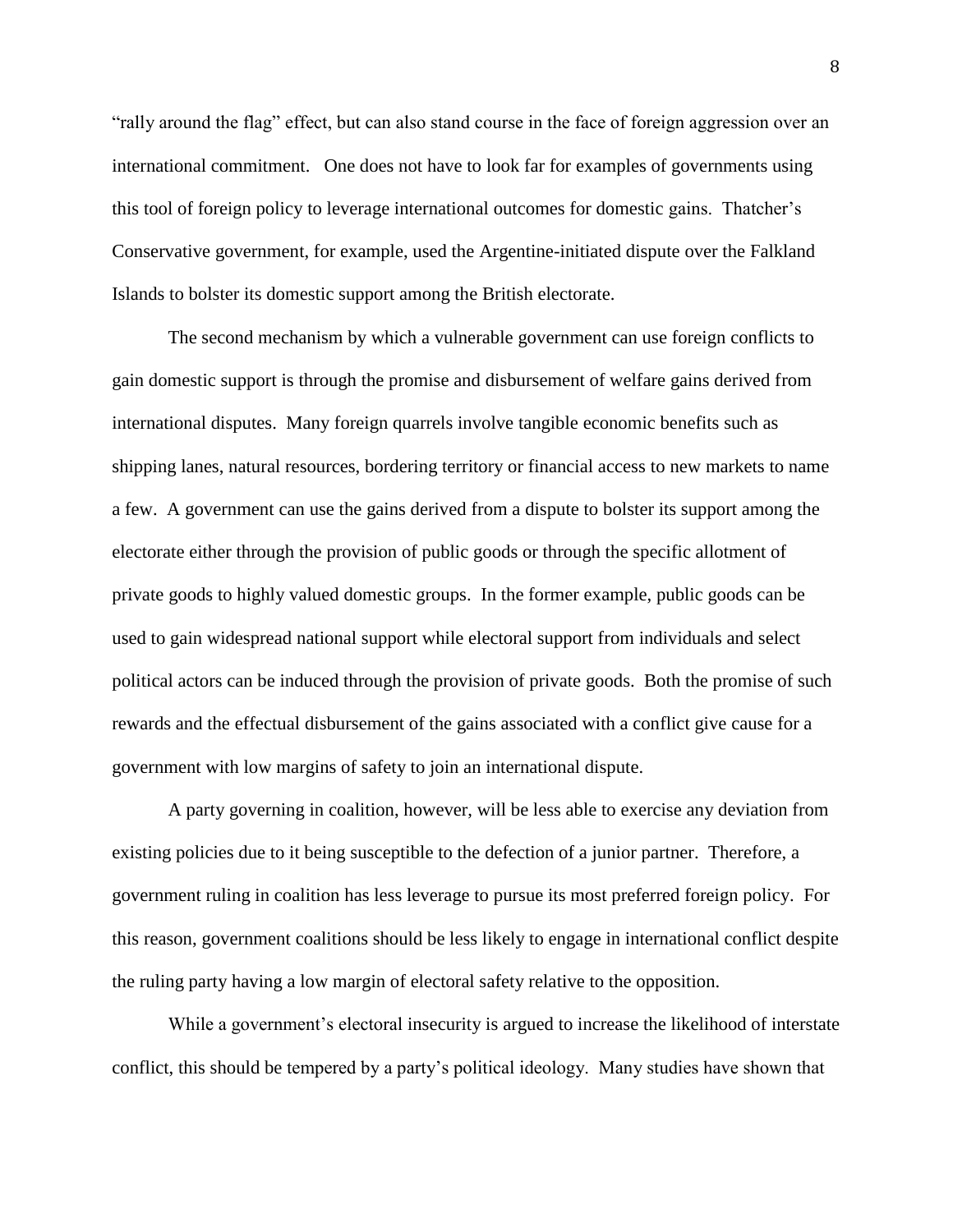rightist parties are more hawkish than leftist parties (e.g. Klingermann, Hofferbert and Budge 1994; Schultz 2001). Regardless of ideological orientation, any government with a low margin of safety faces more domestic constraints and thus, should be more inclined to advance an aggressive foreign policy and not bulk in the face of militarized confrontation; however, left ideologies should diminish this effect while right ideologies should enhance this effect.

The above argument motivates the following testable hypotheses. First, as the difference between the government and opposition vote share decreases, the probability of interstate conflict increases. Because vote share is the best indicator of a party's electoral success and even its institutional position in government (opposition), it acts as an ideal test of a government's margin of safety and its propensity toward militarized disputes. Another institutional hypothesis is that a ruling party in coalition should be less likely to engage in conflict; however, as its vote share increases, the pacifying effects of coalition should diminish. Finally, it is hypothesized that a government's ideology should enhance or diminish the effects of vulnerability. Rightist governments are more likely to engage in conflict than those parties representing left ideologies. The subsequent research design is aimed to test the aforementioned hypotheses.

#### *Empirical Analysis*

In order to test the degree to which a government's margin of safety, composition and ideology is related to the likelihood of an interstate dispute, I first require cross-sectional data on the occurrence of international conflicts involving at least one democratic state during a given year. The Militarized Interstate Dispute (MID) data collection provides information about conflicts in which one or more states threaten, display, or use force against one or more other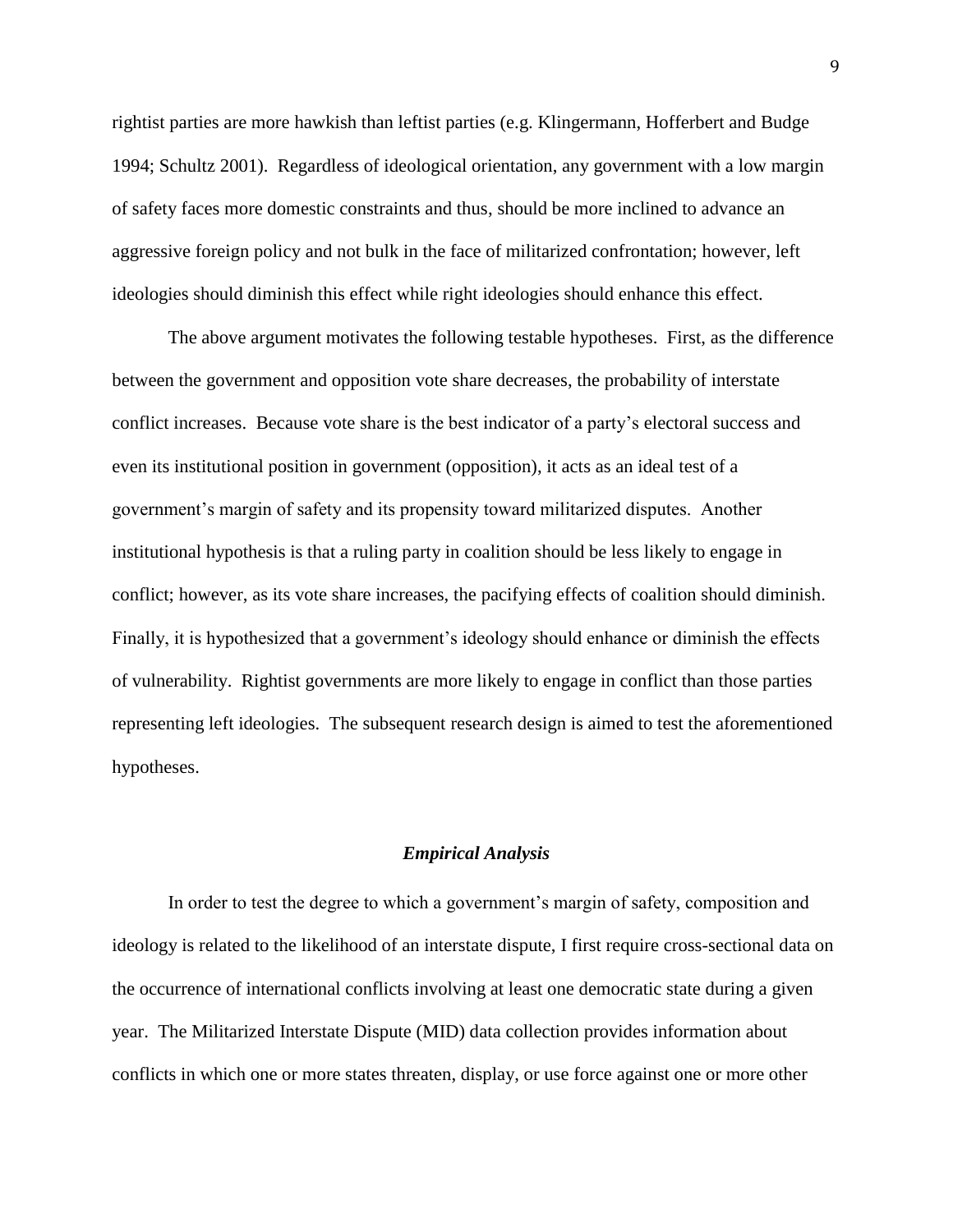states between 1816 and 2001 (Jones, Bremer and Singer 1996; Ghosen, Palmer and Bremer 2004). The dependent variable in this research design is the occurrence of militarized conflicts during a given country-year observation. Using these data, I construct *militarized interstate dispute* (*MID*) as a dichotomous variable where 1 indicates whether at least one MID occurred during a country-year observation.<sup>2</sup> While there are 1,085 observations, 834 of these take values of zero indicating no MIDs occurred during the country-year. Furthermore, the decision to dichotomize the variable was justified in that only 96 country-years observed more than one MID, thus it is substantively important to understand what gives rise to a county engaging in a single militarized dispute.<sup>3</sup> Table 1 provides a summary of descriptive statistics for each variable of interest.

To measure the key explanatory variable of interest, *margin of safety*, I use election data provided in the Comparative Manifesto Project (Budge et al. 2001). Margin of safety is constructed through taking the difference of vote share between the largest party in government and the largest party in opposition.<sup>4</sup> Using the difference in vote share resulting from one election, I lag this variable to fill-in observations for all country-years between national elections. Negative values correspond to a government party having a fewer percent of votes than the dominant opposition party and positive values indicate the largest party in government having a higher vote share than the largest party in opposition. The minimum observed value is  $-25.9$  in Norway (1969-72) while the maximum is 38.4 in Austria (1962-65).<sup>5</sup> In addition to vote share, I use the Party Government dataset to create a dummy variable for *coalition* (Jaap, Keman

l

 $2^2$  A dispute must have a hostility level of "show of force", "use of force", or "war" to be considered a MID in the empirical analysis.

 $3$  Approximately 8% of observations experienced 2-4 MIDs ,14.3% observed 1 MID and 76.9% observed 0.

<sup>&</sup>lt;sup>4</sup> The correlation between "vote gap" and "seat gap" is 0.88 which indicates that using vote share as a proxy for electoral vulnerability also has significance for institutional arrangements.

<sup>&</sup>lt;sup>5</sup> Note: Mexico had the highest observed value of margin of safety with 93.8 (1961-63), but it is dropped from the analysis for the years1960 through 1996 because it does not meet the specification of "democracy" according to *Polity IV* measurements.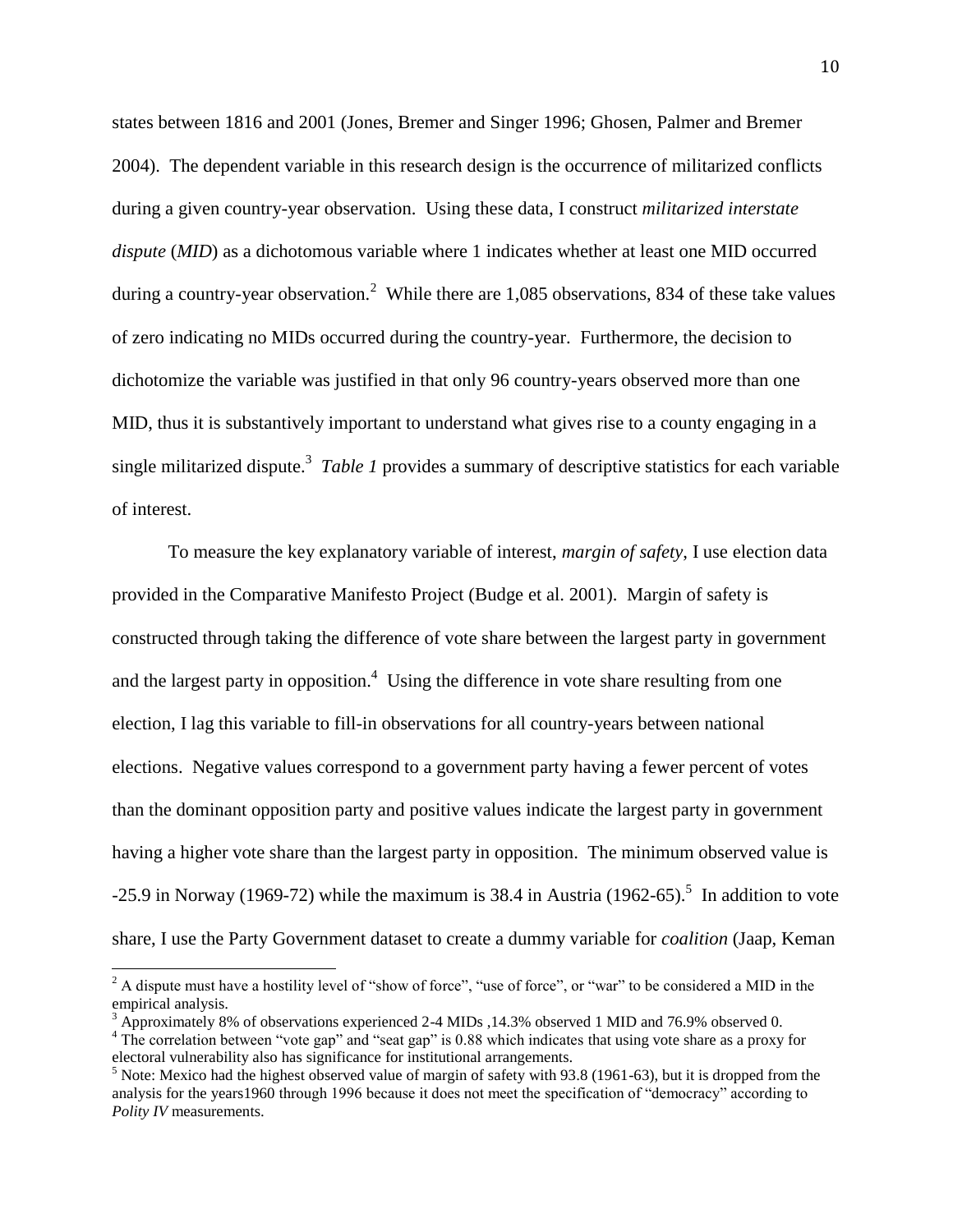and Budge 2011). This variable takes a value of 1 if the government was in coalition or 0 otherwise.<sup>6</sup> Not only are these variables expected to independently be related to conflict, but their interaction should also be statistically significant. The effects of margin of safety should be mitigated if the ruling party is in coalition.

#### *Table 1 about here*

The Comparative Manifesto dataset also provides measurements of party ideology at every election. Using these data, I construct the variable, *government ideology*, as the left-right placement of the largest party in government. Parties are placed on a 10-point scale where 0 indicates an extreme left position, while 10 represents the most rightist ideological position. The majority of observed governments are left-of-center, but enough variation exists to provide leverage in addressing the relationship between ideology and conflict.

Because my theory pertains to how margins of safety affect a democracy's likelihood of engaging in international conflict, I censor the analysis to only democracies. Using the Polity IV dataset, I exclude any country-year observations from the model that do not meet minimum requirements of institutional and electoral characteristics (Marshall, Jaggers and Gurr 2010).<sup>7</sup> In addition to democracy, I use the lagged onset of MIDs as a control in the model. Put succinctly, one could expect that if a militarized interstate dispute occurred in the previous year, the country is more likely to observe a MID in the following year. Additionally, I control for the power of the executive to make unilateral decisions at the international level through including a

 $\overline{a}$ 

<sup>&</sup>lt;sup>6</sup> While minority governments are considered to have low margins of safety and thus are substantively interesting, I excluded such a variable from the analysis. This was done primarily because minority governments are nested in the combination of vote difference and coalition. This is confirmed when adding a control for minority in the model, the coefficients and standard errors were effectively unchanged.

<sup>&</sup>lt;sup>7</sup> Polity IV data uses institutional characteristics to give a country a rank of its autocracy versus democracy level from -10 to 10. Only country-year observations receiving values of 6-10 are included.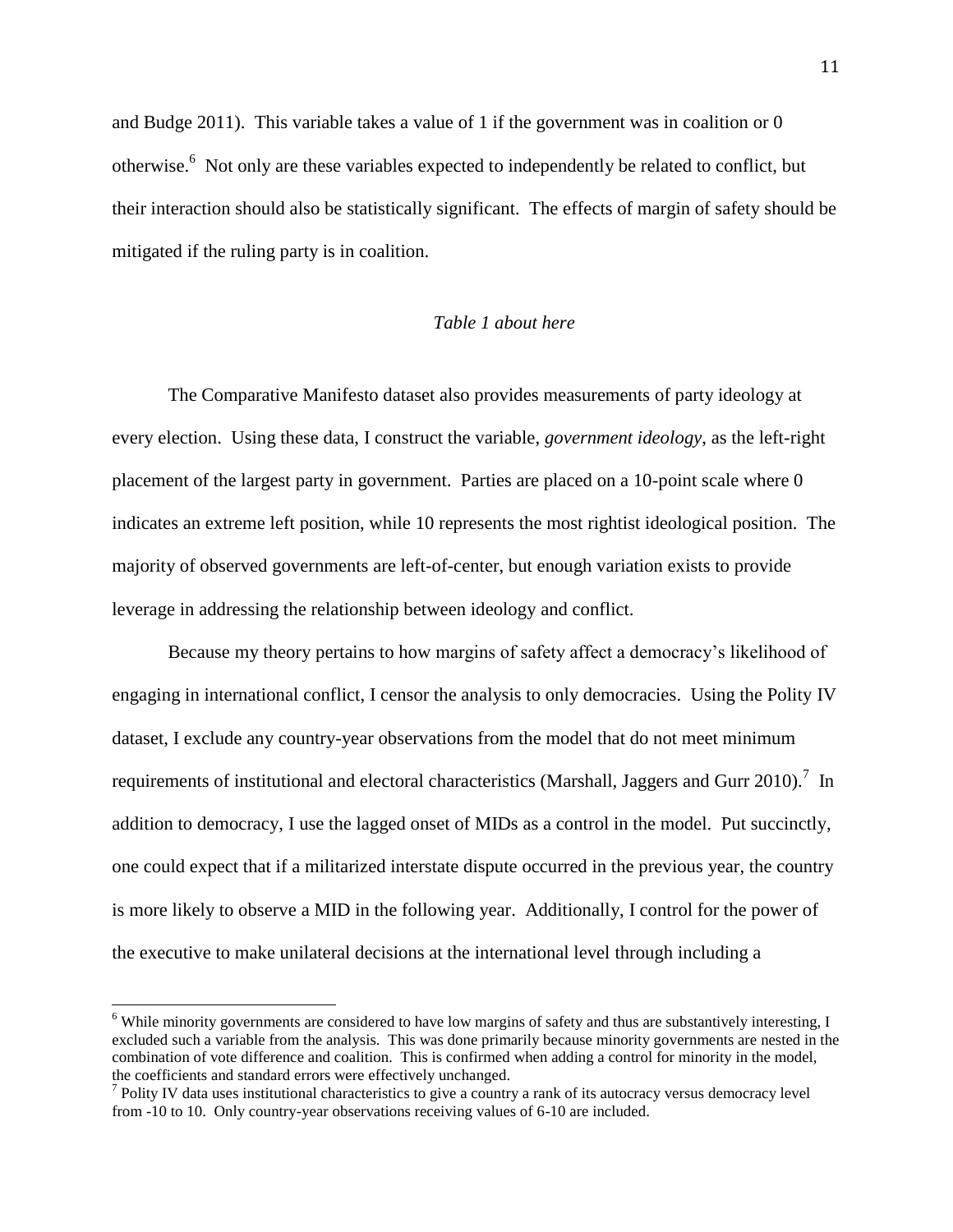parameter measuring executive constraint in the model. $^8$  Finally, I control for economic performance to test the validity of my argument while including the context of the national economy. Using data from the World Penn Table, I include a variable for the real GDP per capita in the model as well as the annual change in real GDP per capita (Heston, Summers and Aten 2009). The inclusion of the year-to-year change is meant to test alternative domestic economic arguments of when governments are most likely to join militarized interstates disputes.

I specify a logistic regression to estimate the parameters in my model. Due to the dependent variable being dichotomous, the assumptions of logistic regression make it the best choice because the dependent variable is bounded in that it can only take values of 0 or 1. While the majority of MID observations are zeros, they are not so preponderant as to be considered a "rare event", and as such, the use of a generalized logistic regression is justified. $\degree$  The model tests 28 democratic countries between the years 1960 through 2001; however, not every country is observed throughout the time series because some do not maintain a consistently high Polity score while others democratized in the midst of the four decades of interest (e.g. Albania).<sup>10</sup> The model is specified below.<sup>11</sup>

Militarized Interstate Dispute  $=$ 

 $\propto +\beta_1$ [Margin of Safety] +  $\beta_2$ [Coalition] +  $\beta_3$ [ \* Coalition] +  $\beta_4$ [Ideology] +  $\beta_5$ [

 $\overline{a}$ 

 $8$  Executive constraint is taken from the Polity IV dataset.

<sup>&</sup>lt;sup>9</sup> A probit model was also used, and as expected, it produced substantively identical results and consistent statistical significance across variables. Similarly, a rare events logitistic regression produced nearly identical results.  $10$ <sup>10</sup> The appendix includes a list of the countries and years included in the analysis.

<sup>&</sup>lt;sup>11</sup> Because margin of safety could act to make both highly vulnerable governments and highly secure governments more aggressive, a quadratic term was used in preliminary analyses, but did not show statistical significance.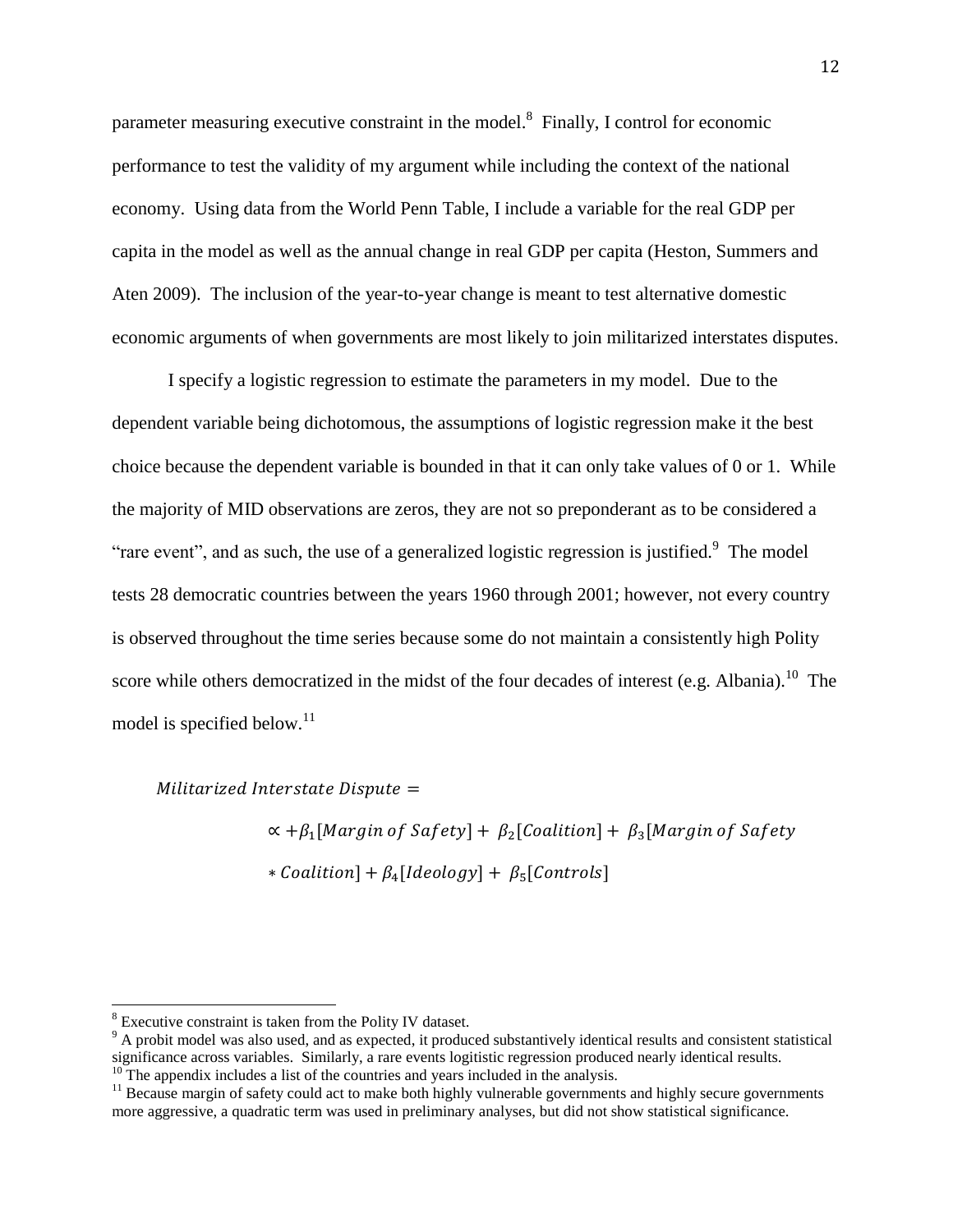#### *Results*

My analysis includes 28 countries between the years 1960 through 2001; however, due to using the lagged occurrence of a MID as a control, the test is limited to 1961 through 2001. The results from the model are presented in *Table 2*. The primary explanatory variable, *margin of safety*, is both statistically significant and correctly signed. It is predicted that as the government increases its margin of safety over the opposition through gaining one additional percent of vote share, that the likelihood of a MID decreases by 4%; conversely, as a government becomes more vulnerable, it is expected to increase its probability of engaging in a MID by 4% for each one percent reduction in vote share. While the presence of a coalition government is correctly signed in that coalitions are less likely to initiate an international conflict, it is not statistically significant at conventional levels. Thus, the difference between a government ruling by majority or in coalition is statistically indiscernible in its relationship to engage in an international dispute. However, the positive signed coefficient on the interaction of government safety and coalition confirms the hypothesis that coalition acts to mitigate the effects of highly insecure governments and international conflicts. The presence of a coalition should diminish the indirect relationship between a ruling party's advantageous difference in vote share over the opposition and the likelihood of participating in conflict. And finally, while government ideology is statistically significant, it has modest substantive effects. Its positively signed coefficient indicates that as a government moves one unit to the right in ideology on a 10-point scale, it is predicted to result in 5% more MIDs. Conversely, if a government were to move to the left by one unit, it is expected to engage in 5% less MIDs than an identical government with a right-of-center government.

*Table 2 about here*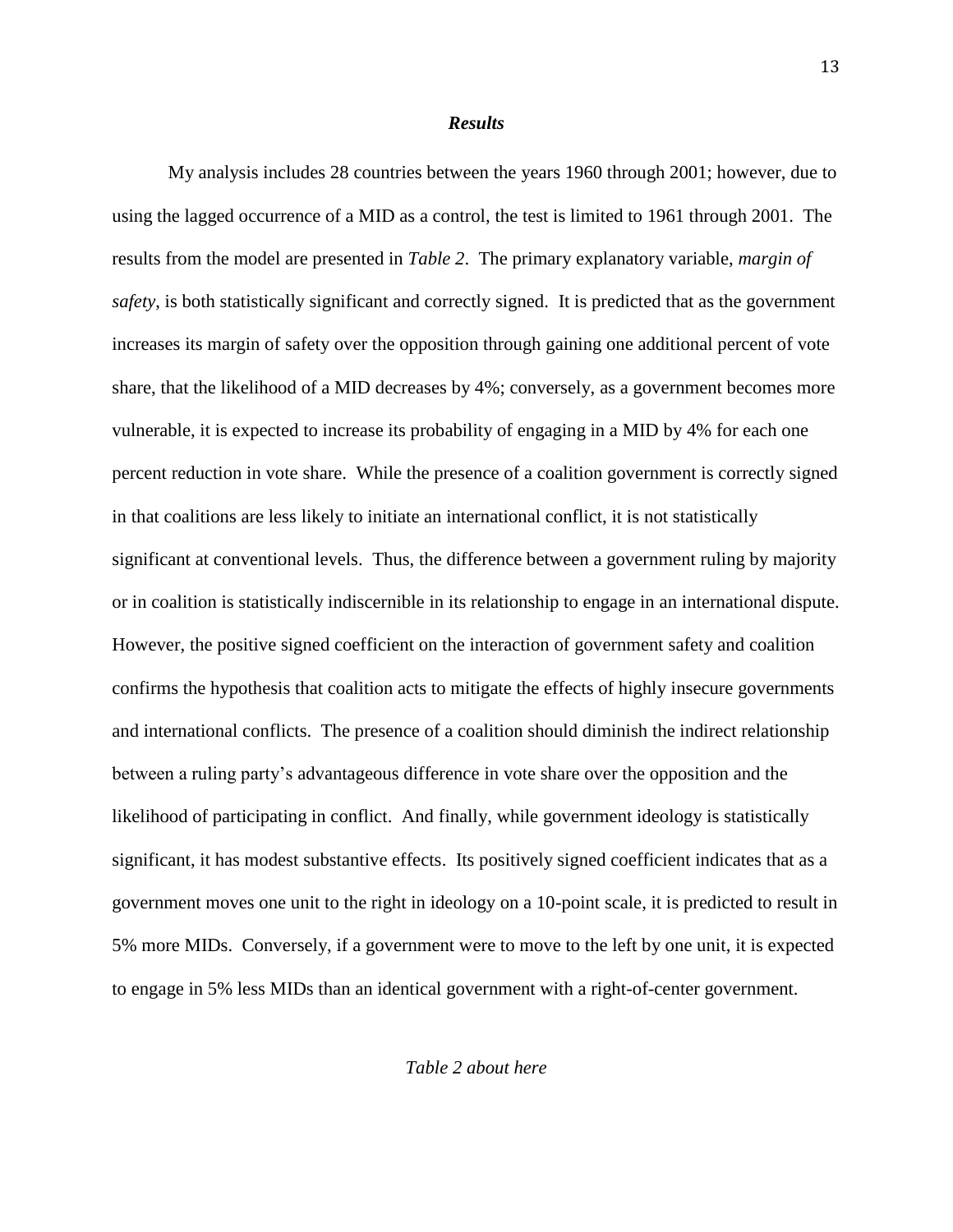When controlling for executive constraint, the results cannot support with any degree of confidence that governments with less constrained executives are any more likely to engage in conflicts than governments with highly constrained executives such as the majority of parliamentary systems. Therefore, the analysis supports the explanatory power given to a government's margin of electoral safety even over institutional frameworks such as executive constraints (presidential systems are often argued as having less constrained executives). Additionally, neither a state's GDP per capita at time *t* nor the change in its GDP from time *t-1* to time *t* is statistically significant. This gives a high degree of explanatory leverage to the margin of safety argument posited in this paper over counterarguments such as a government's increase in belligerence in response to recessionary periods brought about by economic shocks. Finally, the lagged occurrence of MIDs as a control is both correctly signed and highly significant. A country that had a MID last year is over seven times more likely to experience a MID in the subsequent year. It must be noted that this control may not be as substantively significant as indicated in the model due to potential autocorrelation of errors.<sup>12</sup> It should be noted that as a robustness check, standard errors have been clustered by the 28 countries included in the model. $13$ 

The empirical test conducted above allows for the confirmation of the first hypothesis. Governments with low margins of safety, as operationalized through differences in vote share, are more likely to engage in conflict than electorally safe governments. However, the second hypothesis is only partially supported. Coalitions are not statistically significant less likely to participate in international disputes; however, coalitions can help temper the adverse effects of a ruling party with a dangerously low difference in vote share relative to the opposition. Finally,

 $\overline{a}$ 

<sup>&</sup>lt;sup>12</sup> *Figure 2*, included in the appendix, depicts the relationship between margin of safety and likelihood of a MID. <sup>13</sup> Clustering by countries controls for an observation in one year of a country being related to an observation in another year of the same country (i.e. not all country-year observations are independent).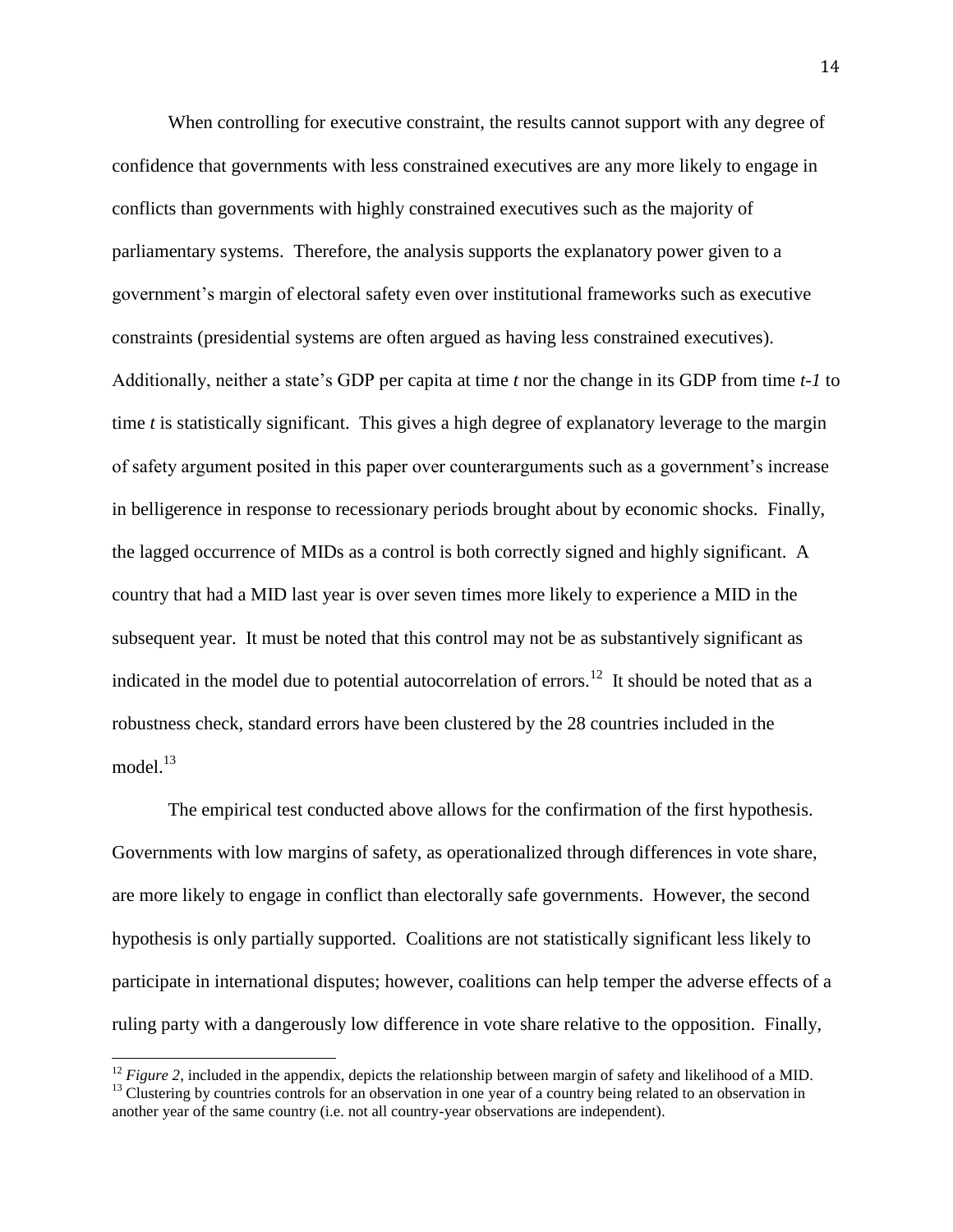the hypothesis concerning ideology is mostly confirmed as government ideology is both significant and positive. Rightist governments are more likely to engage in conflict than leftist governments. And thus, one could expect that a right-leaning government with a low margin of electoral safety will be even more conflict prone than a leftist government with an equally precarious electoral vulnerability.

#### *Table 3 about here*

A further interpretation of the results is provided in *Table 3*. Using observed countryyear characteristics from the data, both the predicted occurrence of a MID as well as the observed occurrence of a MID is listed. In the case of the minority government of 1973 Denmark, for example, the probability of a militarized interstate approaches nearly 40% because of the rightist governing party's precarious position of vulnerability. The government in 1985 Italy, on the other hand, is not only left-leaning, but has a more comfortable margin of electoral safety than the government of 1978 France. Because of its dangerously low vote share advantage and due to it experiencing a MID in the previous year, the French government is predicted with over 50% likelihood to experience a MID in 1978.

#### *Conclusion*

How does a government's margin of electoral safety relate to its propensity to engage in international conflicts? This question not only has substantive interest for scholars of international conflict and electoral systems, but also for statesmen and policymakers. This paper has sought to contribute to the currently inconclusive literature on government vulnerability and conflict through espousing and testing an argument where government vulnerability is more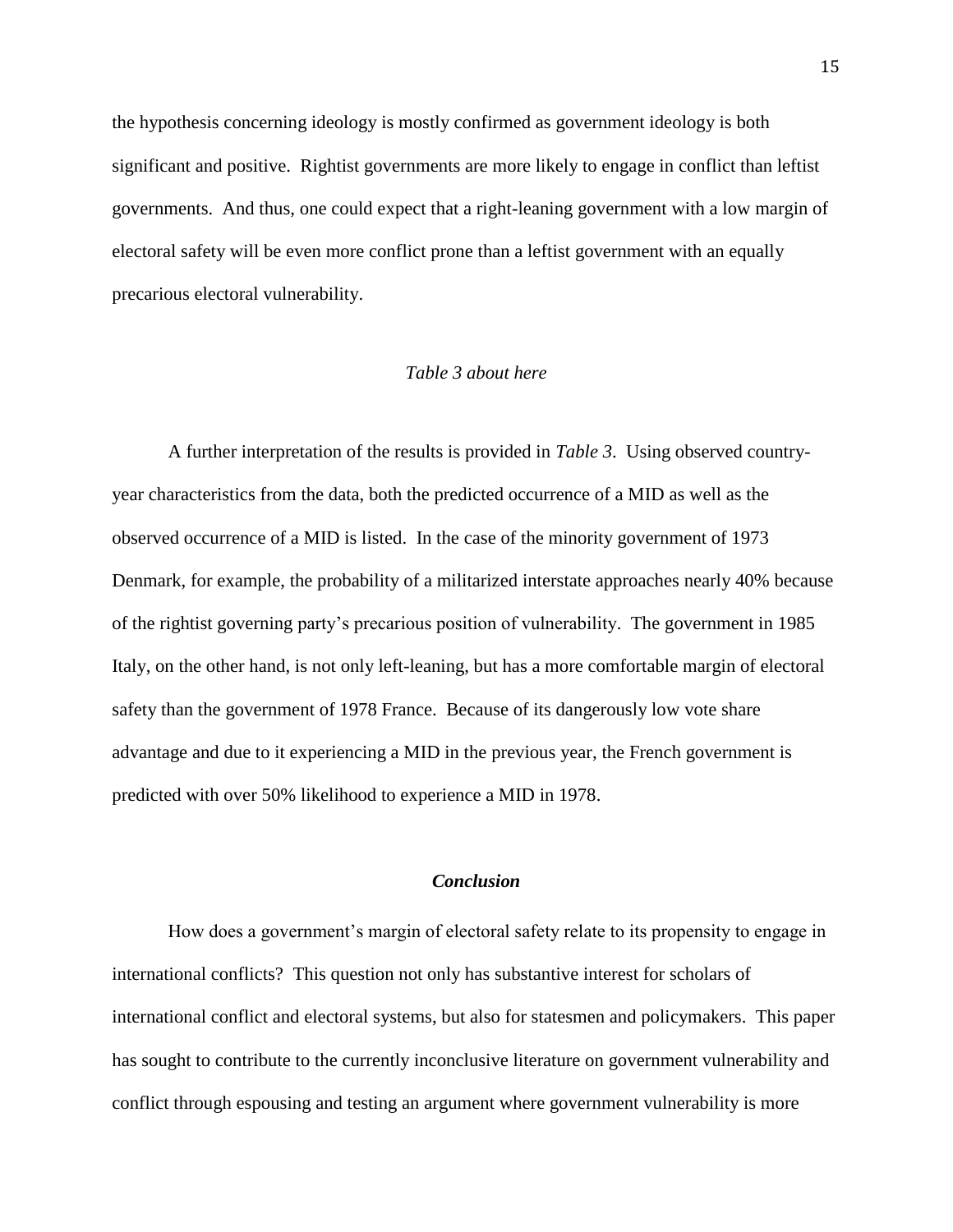likely to lead to international conflict. Governments with low margins of safety face more domestic constraints and are therefore more likely to employ an aggressive foreign policy and not balk at militarized resistance from other states. Furthermore, the use of a cross-national research design allows further leverage to be gained on exploring how variation across democratic system is related to electoral vulnerability and international conflict. This paper takes a needed step outside of the American context to incorporate advanced democracies throughout Europe, the Americas and East Asia. Despite vast differences in legislative systems and executive constraint, the results from the analysis are robust. Electoral vulnerability is one of many domestic determinants of international conflict; nonetheless, its independent effect is substantial amidst of host of other factors. Furthermore, when it comes to the gravity of a militarized dispute, any variable that has an effect, regardless of its magnitude, is worthy of investigation and due concern.

Despite the confirmation of the aforementioned empirical analysis, this paper is not without its concerns and there remain extensions for future work. Currently, margin of safety is only measured in terms of vote share. This should be expanded to include the number and size of effective parties because the threat of defection can be just as powerful a source of vulnerability as vote share. The presence of a minor party in coalition acting as "king maker", for example, may have substantial constraining effects upon the leading party in government. Additionally, the current model only tests the ideology of the largest party in government. Expanding the analysis to include ideology of the opposition as well as junior partners in a governing coalition can also allow for a greater test of a government's vulnerability. If a party is ruling with parties in close ideological proximity, it is less liable to defection than a coalition composed of a myriad of ideological representations.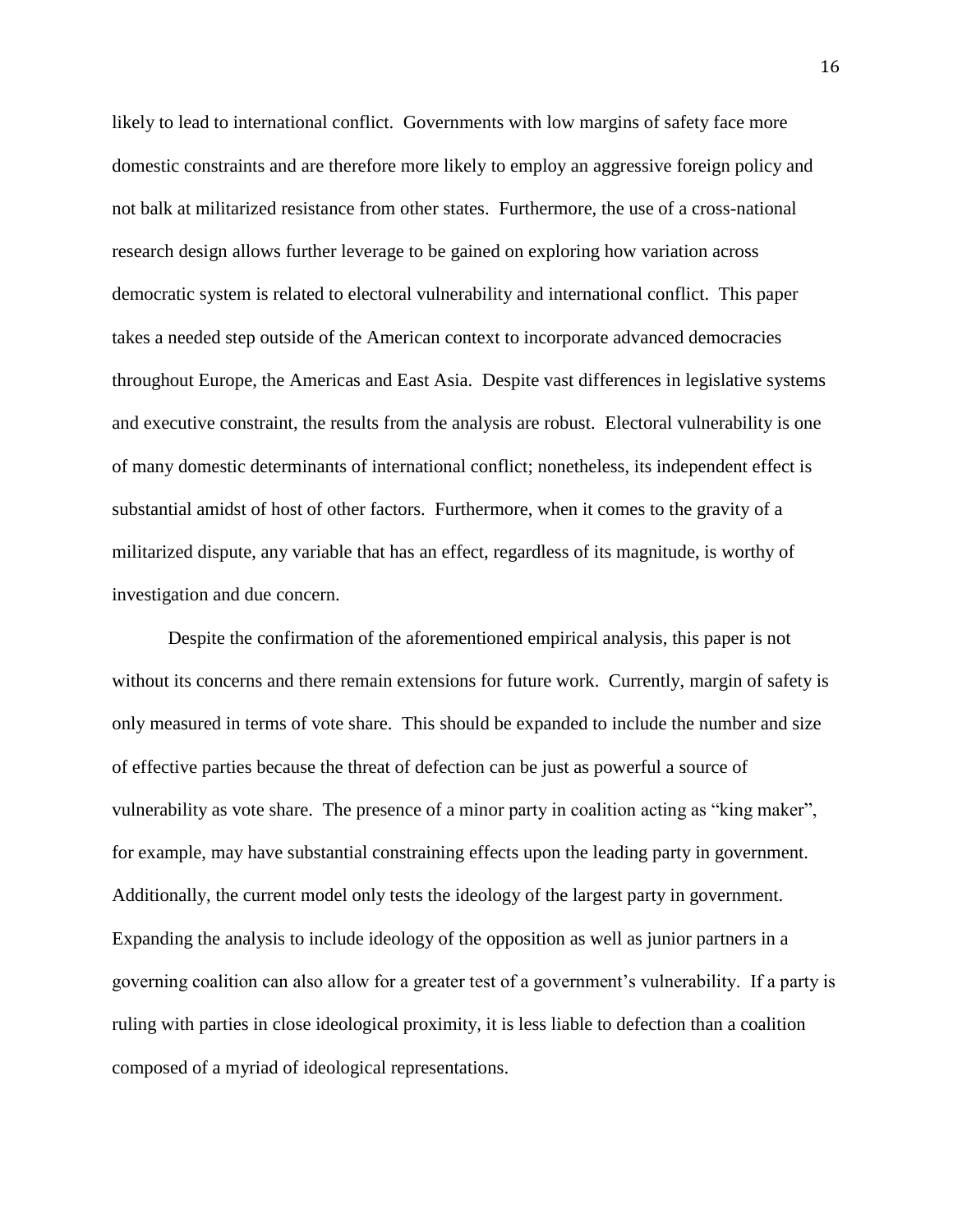Finally, while this paper tests the general relationship between electoral vulnerability and engaging in militarized interstate disputes, future studies would be well served to investigate the extent to which competing causal mechanisms are at work leading. Disaggregating data to test the likelihood of vulnerable governments engaging in specific types of conflicts would allow for great explanatory power. For example, separating categories of MIDS to examine whether tenuous governments engage in militarized disputes in order to secure distributional gains to appease domestic interests would allow for a test of diversionary conflict arguments. While this paper provides support for theories of vulnerability and conflict, there is still room for future analyses to theorize when and why insecure regimes enter into conflict.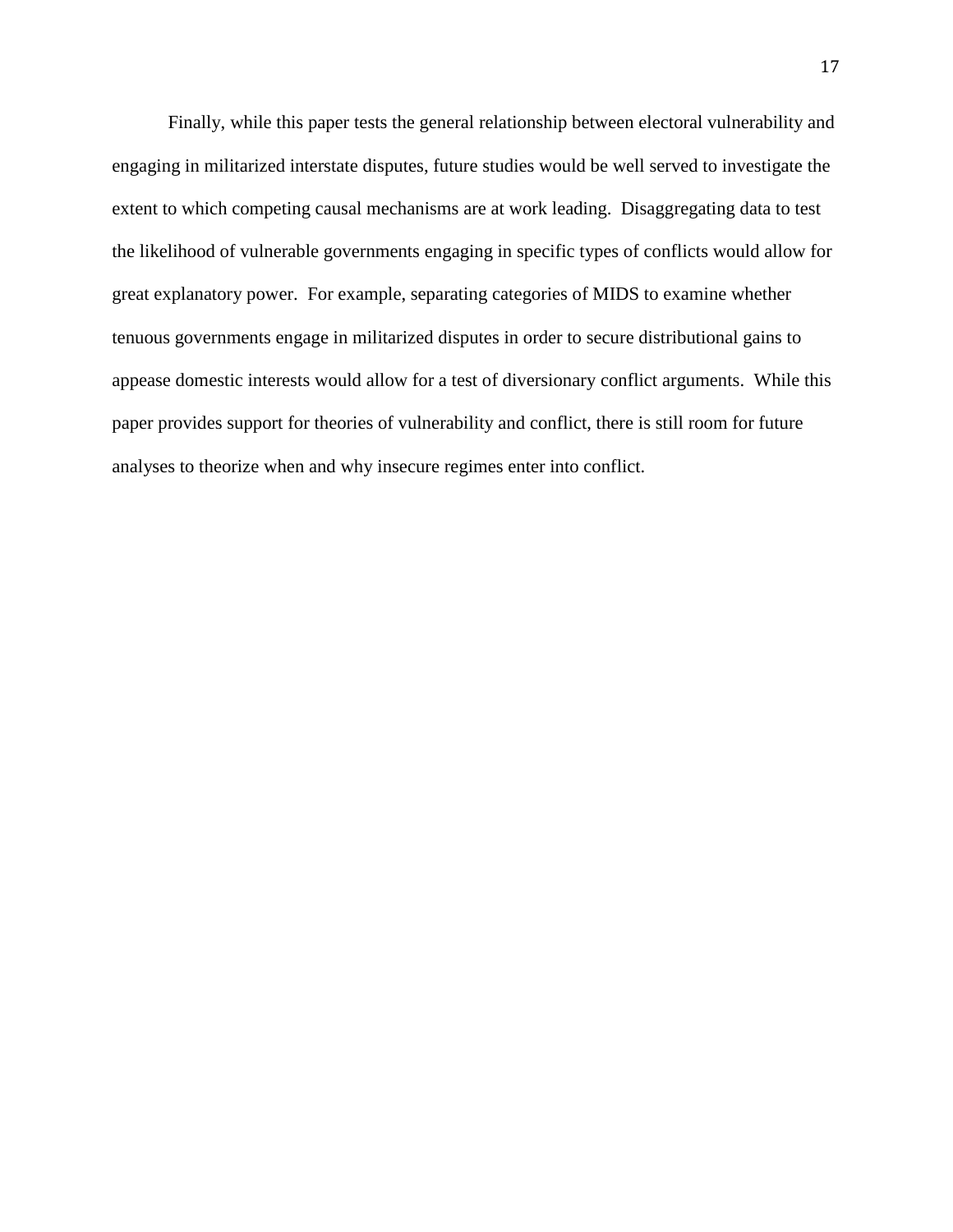## **Appendix**

| Country        | <b>Years</b>  | Country              | <b>Years</b>  |  |
|----------------|---------------|----------------------|---------------|--|
| Australia      | $1961 - 2001$ | Luxembourg           | $1964 - 2004$ |  |
| Austria        | $1962 - 2001$ | Macedonia            | $1998 - 2002$ |  |
| Belgium        | $1961 - 2001$ | Mexico <sup>*</sup>  | $1961 - 2000$ |  |
| Bulgaria       | $1990 - 2001$ | <b>Netherlands</b>   | $1963 - 2006$ |  |
| Canada         | $1962 - 2000$ | New Zealand          | 1960 - 2002   |  |
| Croatia        | $1992 - 2001$ | Norway               | $1961 - 2001$ |  |
| Denmark        | $1960 - 2001$ | Portugal             | $1976 - 2005$ |  |
| Finland        | $1966 - 2001$ | Romania              | $1990 - 2000$ |  |
| France         | $1962 - 2001$ | Slovakia             | $1992 - 2002$ |  |
| Germany        | $1961 - 2001$ | Spain                | $1977 - 2004$ |  |
| Greece         | 1974 - 2000   | Sweden               | $1960 - 2006$ |  |
| <b>Ireland</b> | $1973 - 2001$ | Turkey               | $1961 - 1999$ |  |
| <i>Israel</i>  | $1973 - 1999$ | United Kingdom       | $1964 - 2010$ |  |
| Italy          | $1963 - 2001$ | <b>United States</b> | $1960 - 2004$ |  |

**TABLE 4:** *COUNTRIES AND YEARS INCLUDED IN THE EMPIRICAL ANALYSIS* 

Notes: \*Indicates not all observed country-years met requirements for democracy as specified by Polity scores.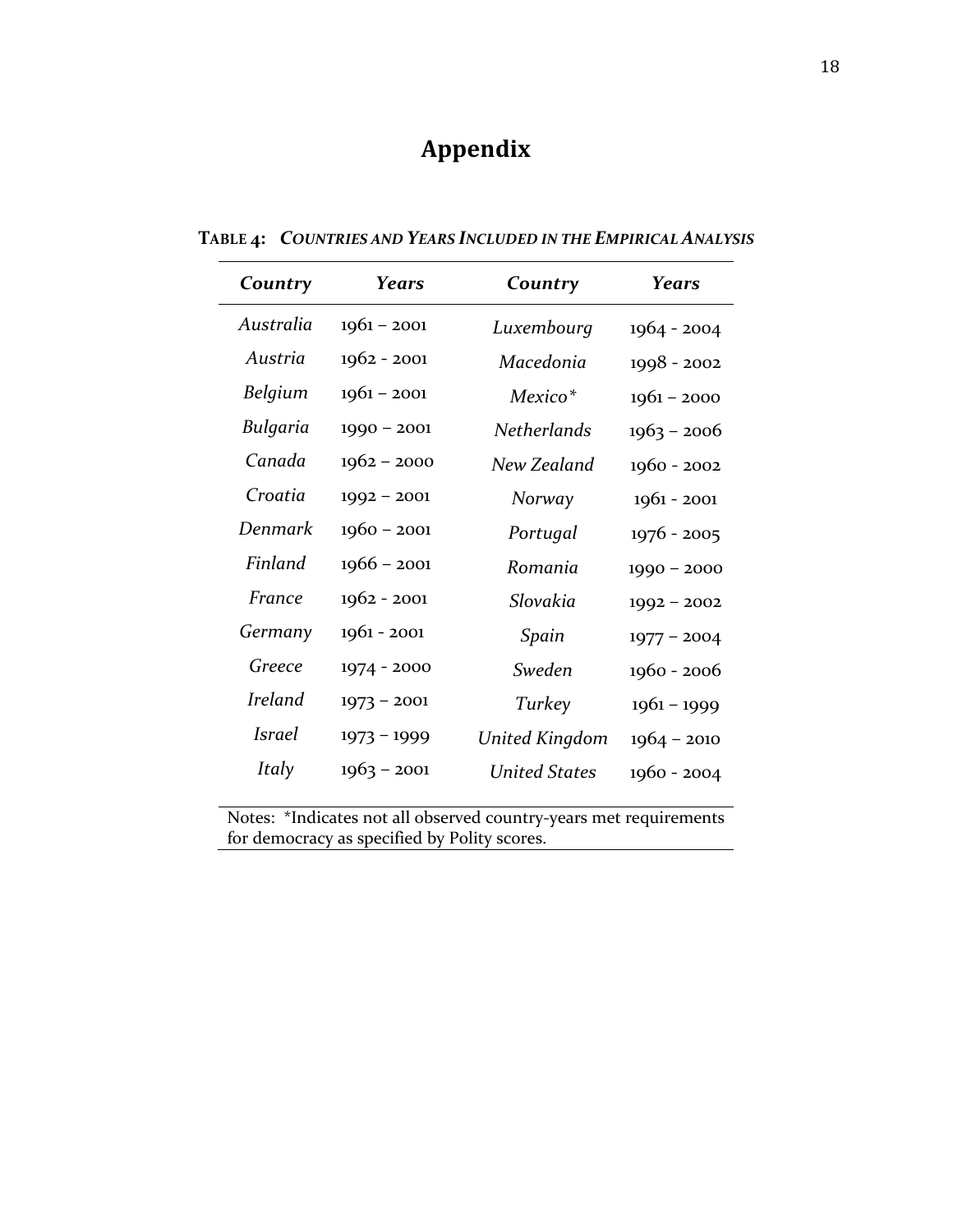#### **FIGURE 1***: THE EFFECTS OF ELECTORAL VULNERABILITY ON THE LIKELIHOOD OF A MILITARIZED INTERSTATE DISPUTE*



Notes: The above plot holds all values constant while margin of safety varies. The government is moderate at a placement of 5 and not in coalition. In addition, the system is parliamentary and no MID occurred in the previous year. Australia in 1993 reflects this theoretical condition.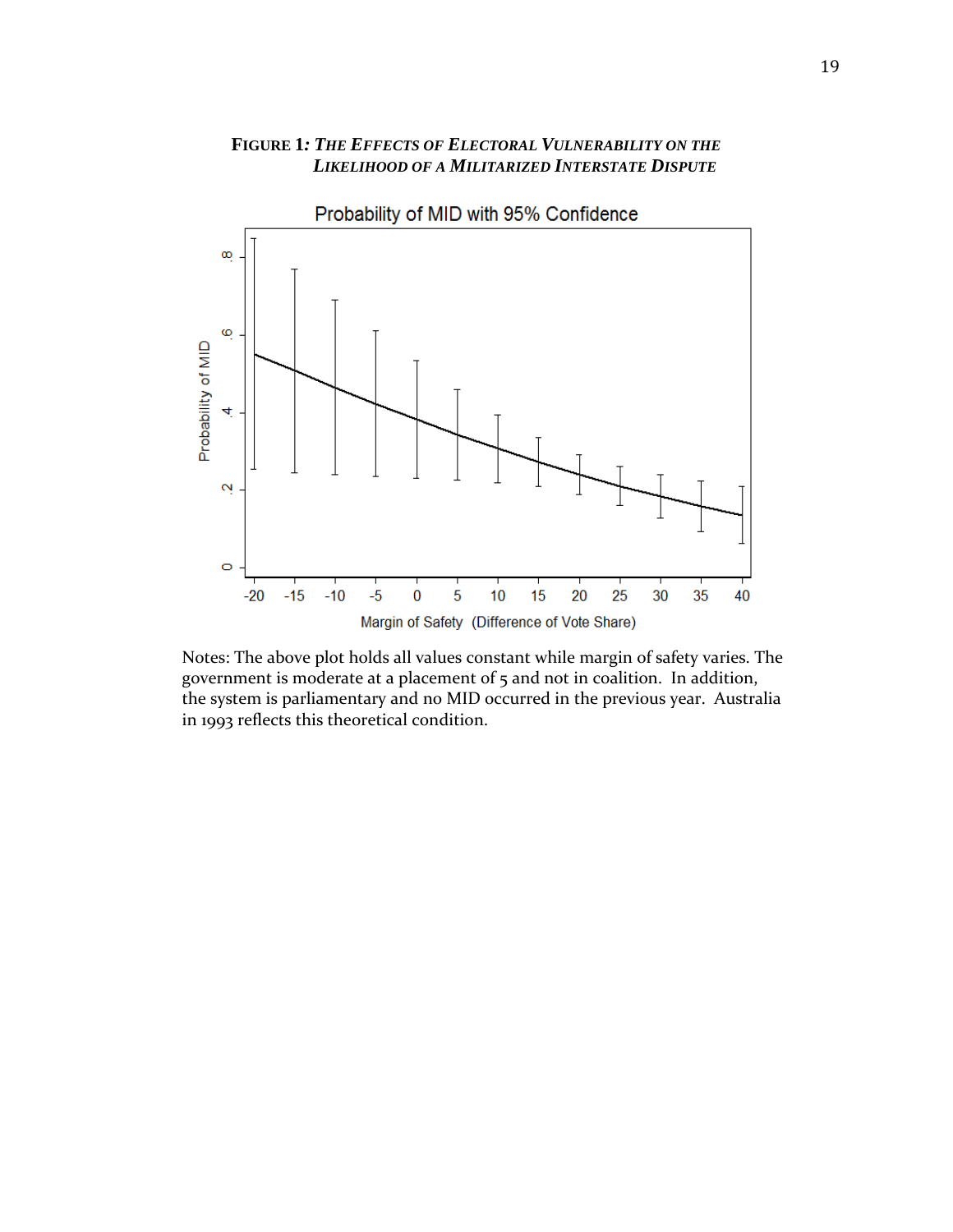### **References**

Brule, David J. and Laron Williams. 2006. "Democracy and Diversion: Government Arrangements, the Economy and Dispute Initiation." Presented at the *Southern Political Science Association* 2006 meeting.

Budge, Ian, Klingemann, Hans-Dieter, Volkens, Andrea, Bara, Judith and Eric Tanenbaum. 2001. *Mapping Policy Preferences: Estimates for Parties, Electors, and Governments 1945- 1998*, Oxford: Oxford University Press.

DeRouen, Karl. 1995. "The Indirect Link: Politics, the Economy, and the Use of Force." *Journal of Conflict Resolution*, 39: 671-695.

Fearon, James D. 1994. "Domestic Political Audiences and the Escalation of International Disputes." *American Political Science Review*, 88(3): 577–99.

Ghosen, Faten, Glenn Palmer and Stuart Bremer. 2004. "The MID3 Data Set, 1993-2001: Procedures, Coding Rules, and Description." *Conflict Management and Peace Science*, 21: 133- 154.

Heston, Alan, Robert Summers and Bettina Aten. 2009. Penn World Table Version 6.3, Center for International Comparisons of Production, Income and Prices at the University of Pennsylvania..

Ireland, Michael J., and Scott Sigmund Gartner. 2001. "Time to Fight: Government Type and Conflict Initiation in Parliamentary Systems." *Journal of Conflict Resolution*, 45(5): 547–68.

Jaap, Woldendorp, Hans Keman and Ian Budge. 2011. "Party Government in 40 Democracies 1945-2008." Composition-Duration-Personnel.

James, Patrick and John. R. Oneal. 1991. "The Influence of Domestic and Internatioanl Politics on the President's Use of Force." *Journal of Conflict Resolution*, 35: 307-332.

Jones, Daniel M., Stuart A. Bremer and J. David Singer. 1996. "Militarized Interstate Disputes, 1816-1992: Rationale, Coding Rules, and Empirical Patterns." *Conflict Management and Peace Science*, 15(2): 163-213.

Leeds, Brett Ashley and David R. Davis. 1997. "Domestic Political Vulnerability and International Disputes." *The Journal of Conflict Resolution*, 41(6): 814-834.

Linz, Juan J. 1990. "The Perils of Presidentialism." *Journal of Democracy*, 1(Winter): 51-69.

Maoz, Zeev and Nasrin Abdolali. 1989. "Regime Types and International Conflict." The *Journal of Conflict Resolution*, 33(1): 3-35.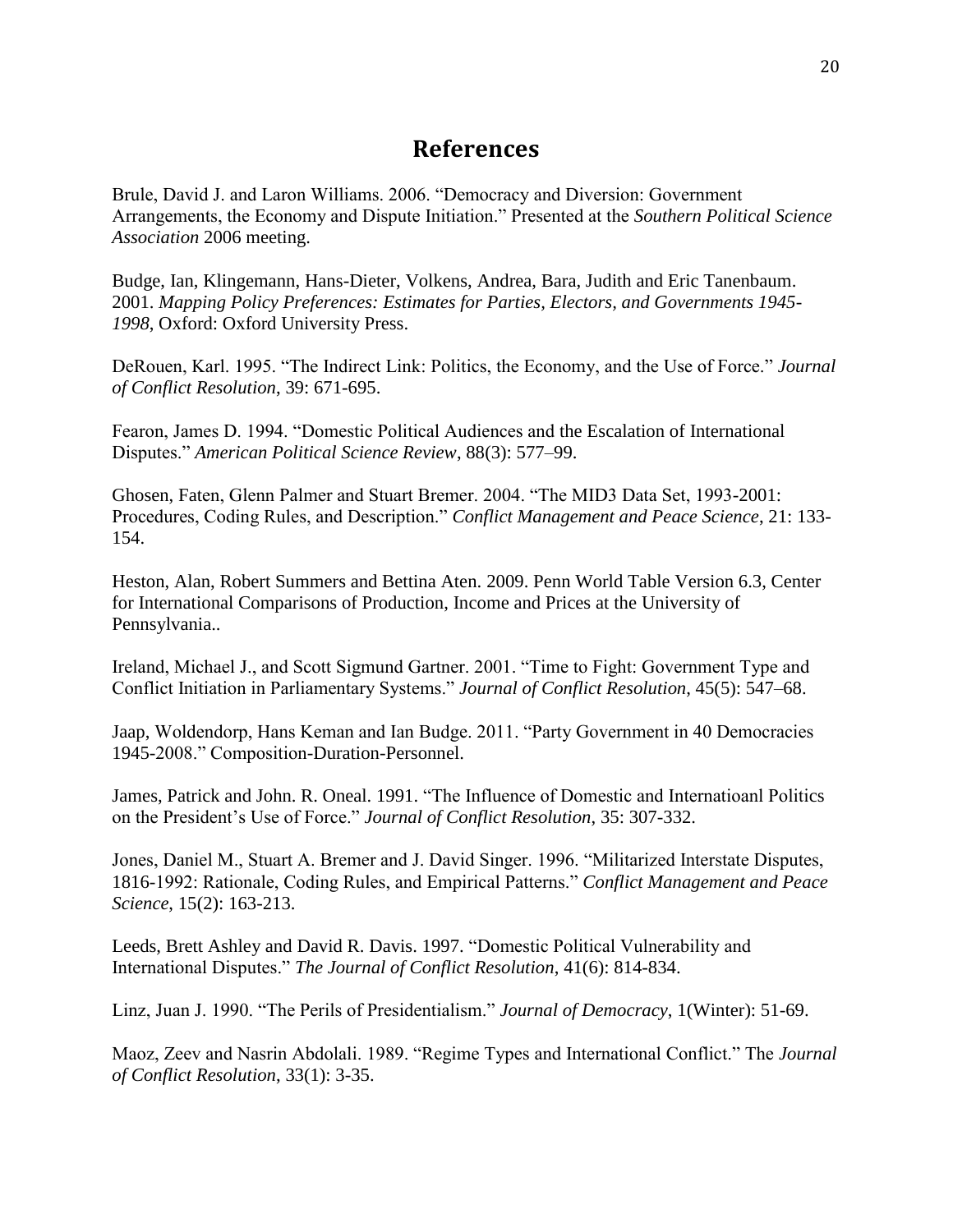Maoz, Zeev and Bruce Russett. 1993. "Normative and Structural Causes of Democratic Peace: 1946-1986." *American Political Science Review*, 87(3): 624-638.

Marshall, Monty G., Keith Jaggers and Ted Robert Gurr. 2010. "Polity IV Project: Political Regime Characteristics and Transitions, 1800-2010." Societal Systems Research Inc. and Colorado State University.

Nincic, Miroslav. 1990. "U.S. Soviet Policy and the Electoral Connect." *World Politics*, 42: 370 396.

Oneal, John R. and Bruce Russett. 1999. "The Kantian Peace: The Pacific Benefits of Democracy, Interdependence, and International Organizations." *World Politics*, 52(1): 1-37.

Ostrom, Charles W. and Brian L. Job. 1986. "The President and the Political Use of Force." *American Political Science Review*, 80: 541-563.

Putnam, Robert D. 1988. "Diplomacy and Domestic Politics: The Logic of Two-Level Games." *International Organization*, 42(3): 427-460.

Prins, Brandon C. and Christopher Sprecher. 1999. "Institutional Constraints, Political Opposition, and Interstate Dispute Escalation: Evidence from Parliamentary Systems, 1946-89." *Journal of Peace Studies*, 36(3): 271-287.

Quackenbush, Stephen L. and Michael Rudy. 2006. "Evaluating the Monadic Democratic Peace." Paper presented at the annual meeting of the *Midwest Political Science Association*, Chicago, IL, April 20-23.

Ray, James Lee. 1998. "Does Democracy Cause Peace?" *Annual Review of Political Science*, 1: 27-46.

Reiter and Tillman. 2002. "Public, Legislative and Executive Constraints on the Democratic Initiation of Conflict." *The Journal of Politics*, 64(3): 810-826.

Richards, Diana, Clifton T. Morgan, Rick K. Wilson, Valerie Schwebach and Gary D. Young. 1993. "Good Times, Bad Times and the Diversionary Use of Force: A Tale of Some Not So Free Agents." *Journal of Conflict Resolution*, 37: 504-535.

Wang, Kevin H. 1996. "Presidential Responses to Foreign Policy Crises." *Journal of Conflict Resolution*, 40: 68-97.

Williams, Laron K. 2011. "Flexible Election Timing and International Conflict." Paper presented at the annual meeting of the *Midwest Political Science Association*, Chicago, IL and the International Relations Workshop at Texas Tech University.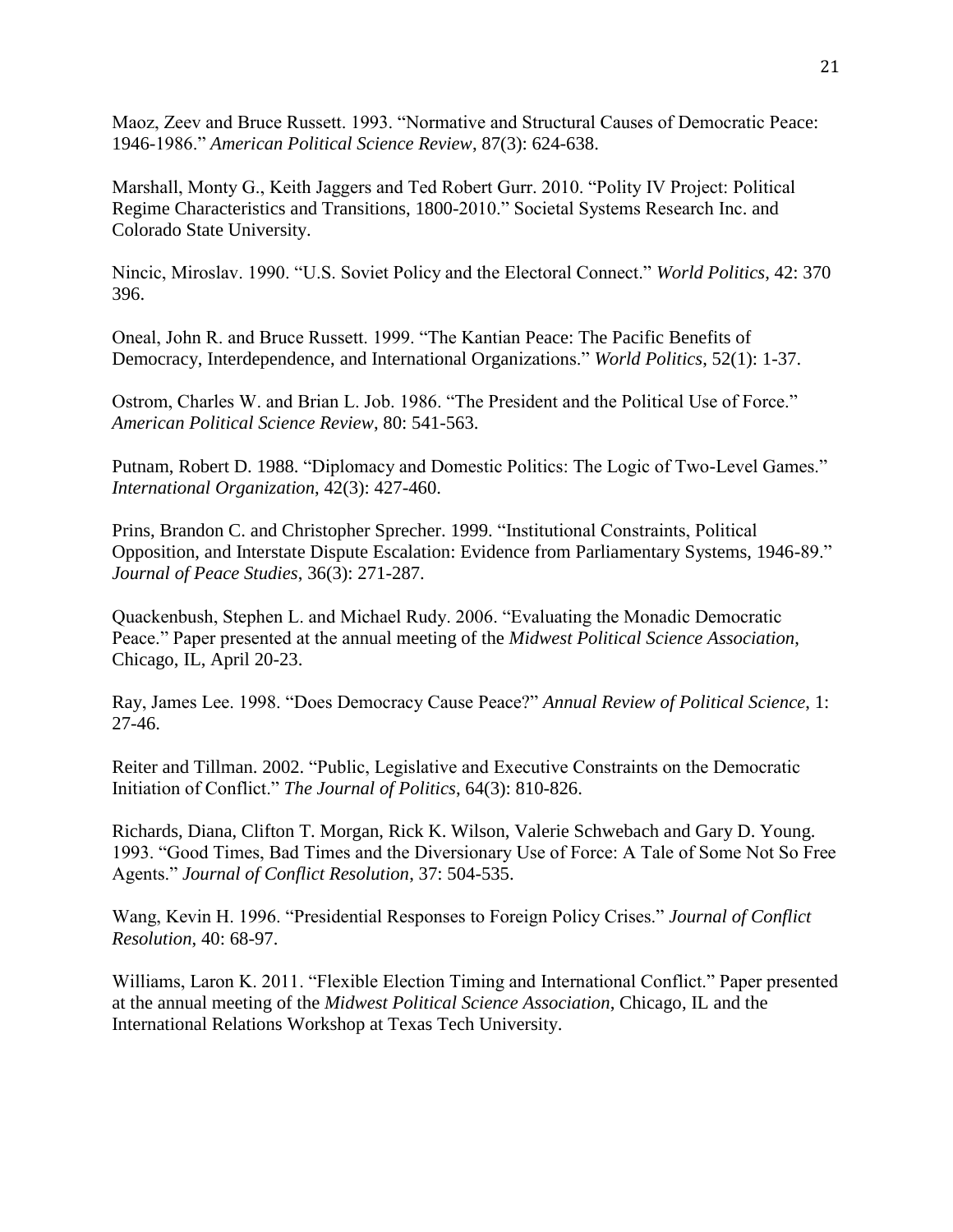## **Tables**

| <b>Variable</b>                | Obs.  | Mean   | S.D.  | Min.        | Max.   |
|--------------------------------|-------|--------|-------|-------------|--------|
| Militarized Interstate Dispute |       |        |       |             |        |
| MID (dichotomous)              | 1,085 | 0.23   | 0.42  | $\Omega$    | 1      |
| MID (count)                    | 1,085 | 0.40   | 0.94  | $\mathbf 0$ | 11     |
| Margin of Victory (Vote Gap)   | 897   | 8.55   | 12.36 | $-25.9$     | 38.39  |
| Ideology                       | 897   | 4.86   | 0.94  | 1.93        | 7.42   |
| Coalition                      | 897   | 0.54   | 0.50  | $\Omega$    | 1      |
| Controls                       |       |        |       |             |        |
| Lagged MID (dichotomous)       | 1,062 | 0.23   | 0.42  | $\Omega$    | 1      |
| <b>Executive Constraint</b>    | 875   | 6.85   | 0.47  | 5           | 7      |
| GDP per capital                | 946   | 18,736 | 8,088 | 2,487       | 64,155 |
| Change in GDP per capita       | 924   | 462.0  | 601.4 | $-2,502$    | 4,121  |

**TABLE 1:** *DESCRIPTIVE STATISTICS*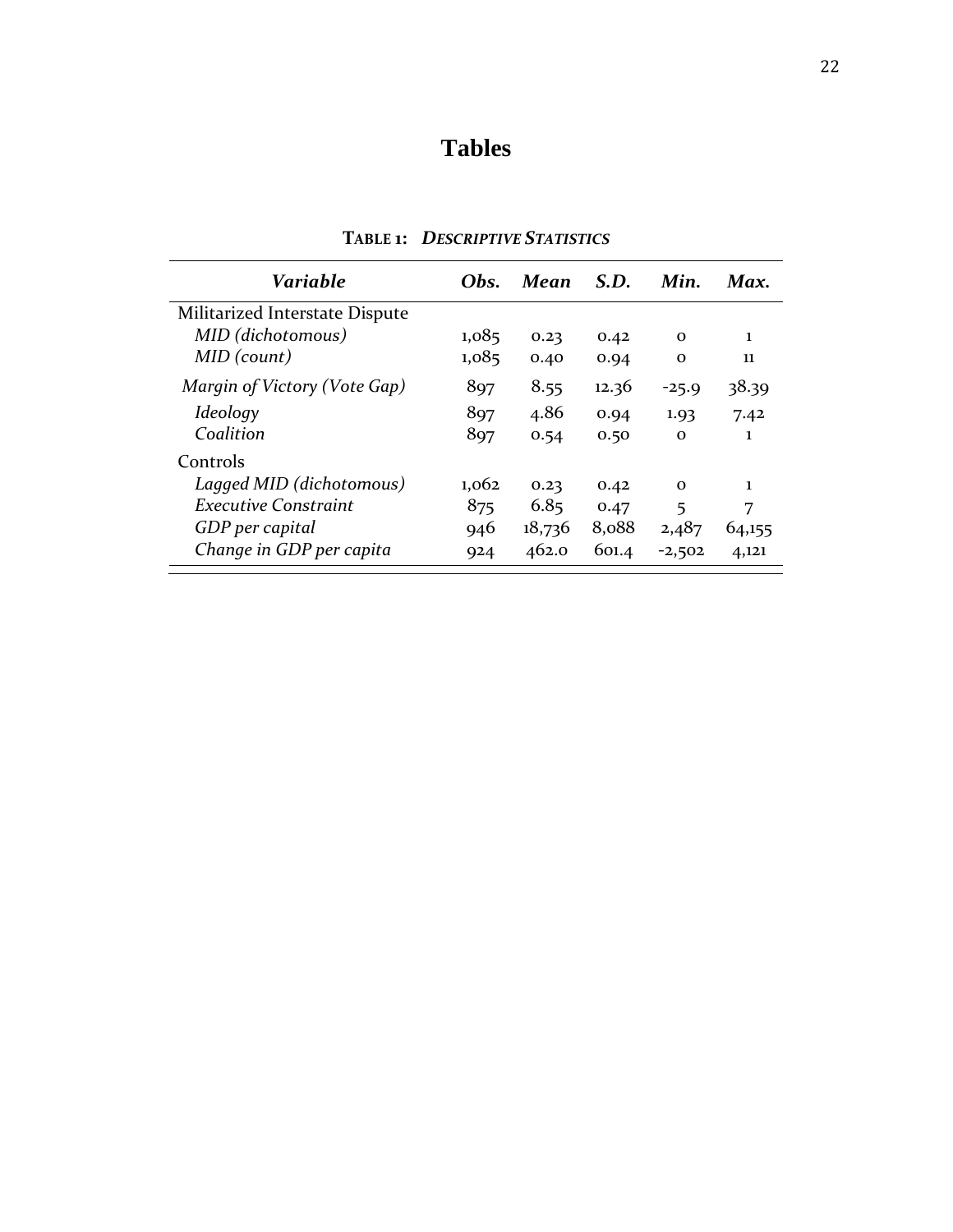| Variable                    | Model     | Odds    |  |
|-----------------------------|-----------|---------|--|
|                             | Vote Gap  | Ratio   |  |
| Margin of Safety            | $-0.04*$  | 0.96    |  |
|                             | (0.02)    | (0.02)  |  |
| Coalition (dummy)           | $-0.68$   | 0.50    |  |
|                             | (0.45)    | (0.23)  |  |
| Margin of Safety* Coalition | $0.04*$   | 1.04    |  |
|                             | (0.02)    | (0.02)  |  |
| Government Ideology         | 0.10      | 1.11    |  |
|                             | (0.11)    | (0.12)  |  |
| <b>Executive Constraint</b> | 0.22      | 0.75    |  |
|                             | (0.32)    | (0.16)  |  |
| GDP per capita              | 0.00      | 1.00    |  |
|                             | (0.00)    | (0.00)  |  |
| Change in GDP per capita    | $-0.0003$ | 0.999   |  |
|                             | (0.0002)  | (0.000) |  |
| $MID$ $(t-1)$               | $1.80**$  | 6.05    |  |
|                             | (0.32)    | (1.96)  |  |
| Constant                    | $-0.32$   | 0.73    |  |
|                             | (1.32)    | (0.97)  |  |
| Observations:<br>814        |           |         |  |
| Pseudo R-squared:<br>0.17   |           |         |  |

**TABLE 2:** *LOGISTIC REGRESSION ESTIMATES OF GOVERNMENT MARGIN OF SAFETY AND THE LIKELIHOOD OF A MILITARIZED INTERSTATE DISPUTE*

*Notes: \*p<.05: \*\*p<.01. Standard errors are reported in parentheses. Standard errors have been clustered by country for robustness.*